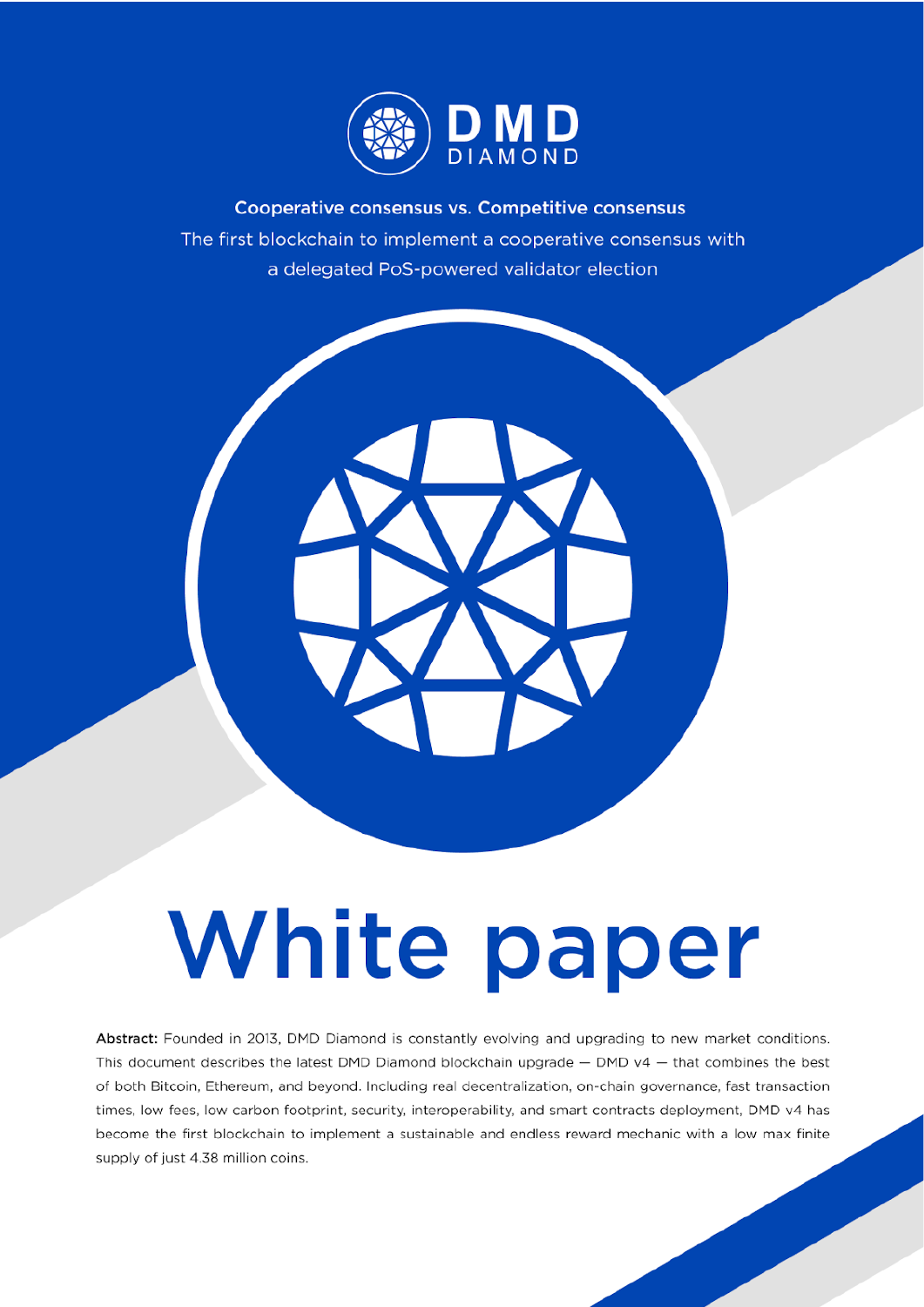#### **This Document is not a Prospectus**

This document does not constitute nor imply a prospectus of any sort. No wording contained herein should be construed as a solicitation for investment. Accordingly, this whitepaper does not pertain in any way to an offering of securities in any jurisdiction worldwide whatsoever. Rather, this whitepaper constitutes a technical description of the functionality of the DMD Diamond Blockchain.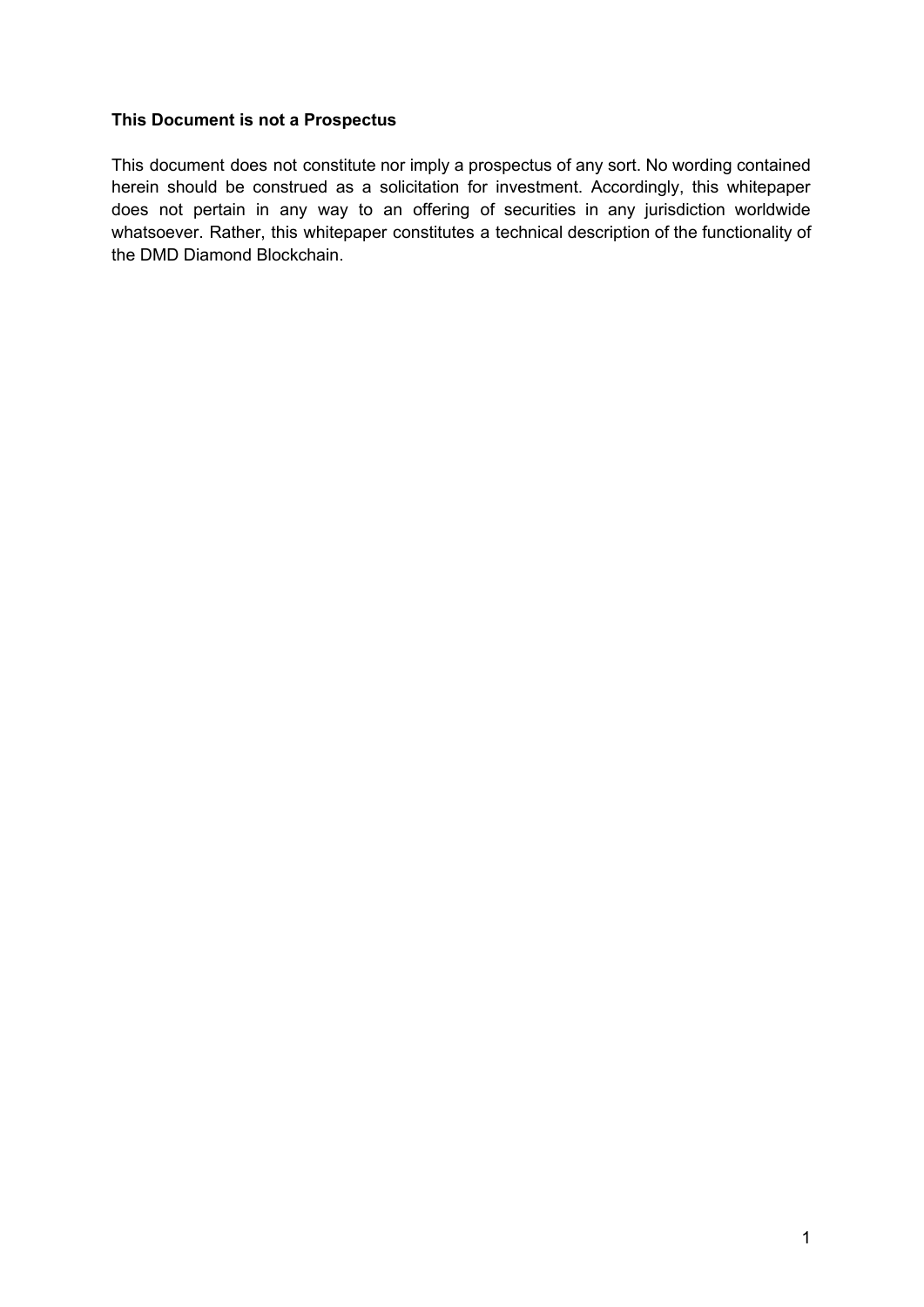# <span id="page-2-0"></span>Table of Contents

- Table of [Contents](#page-2-0)
- 1. [Executive](#page-3-0) Summary
- 2. [Background](#page-4-0)
	- 2.1 Industry [challenges](#page-4-1)
	- 2.2 The DMD [Diamond](#page-5-0) History
	- 2.3 The [HoneyBadger](#page-8-0) BFT Consensus Algorithm
- 3. DMD [Diamond](#page-9-0) Solution
	- 3.1 [Mission](#page-9-1)
	- 3.2 [Features](#page-9-2) and Benefits
	- 3.2 [Interoperability](#page-12-0) and Migration for DApps
	- 3.3 Smart [Contract](#page-12-1) Support
	- 3.4 Secure [Consensus](#page-12-2)
	- 3.5 Network [Participants](#page-13-0)
		- 3.5.1 Coin [Holders](#page-13-1) & Wallets
		- 3.5.2 [Validators](#page-14-0)
	- 3.6 [Governance](#page-15-0)
		- 3.6.1 [Proposal](#page-15-1) cycles
		- 3.6.2 DAO Voting Change Decision by [Validator](#page-15-2)
- 4. [Technology](#page-17-0)
	- 4.1. The [Components](#page-17-1) of DMD Diamond v4 Blockchain
	- 4.2 Node Selection through [POSDAO](#page-19-0)
	- 4.3 Consensus [Mechanism](#page-20-0)
		- 4.3.1 Lightweight Consensus [Mechanism](#page-20-1)
		- 4.3.2 Honey Badger BFT [Protocol](#page-21-0)
			- 4.3.2.1 The HBBFT Main [Features](#page-22-0)
			- 4.3.2.2. HBBFT [Features](#page-22-1) to Guard Against Attacks
			- 4.3.2.4 Instant Block [Finality](#page-23-0)
			- 4.3.2.5. Block [validation](#page-23-1)
	- 4.4. Nodes and Network [Participants](#page-25-0)

#### 5. DMD Coin [Economy](#page-26-0)

- 5.1. DMD Coin [Features](#page-26-1)
- 5.2. [Issuance](#page-27-0) of Tokens
- 5.3. [Network](#page-29-0) initiation
- 5.4. [Migration](#page-30-0) from DMDv3 to DMDv4
- 5.5. Solving the Lost Coins Problem [\(Previously](#page-31-0) Treasure Digging)
- 5.6. Use of [Funds](#page-32-0)
- 6. [Roadmap](#page-33-0)
- 7. [Team](#page-34-0)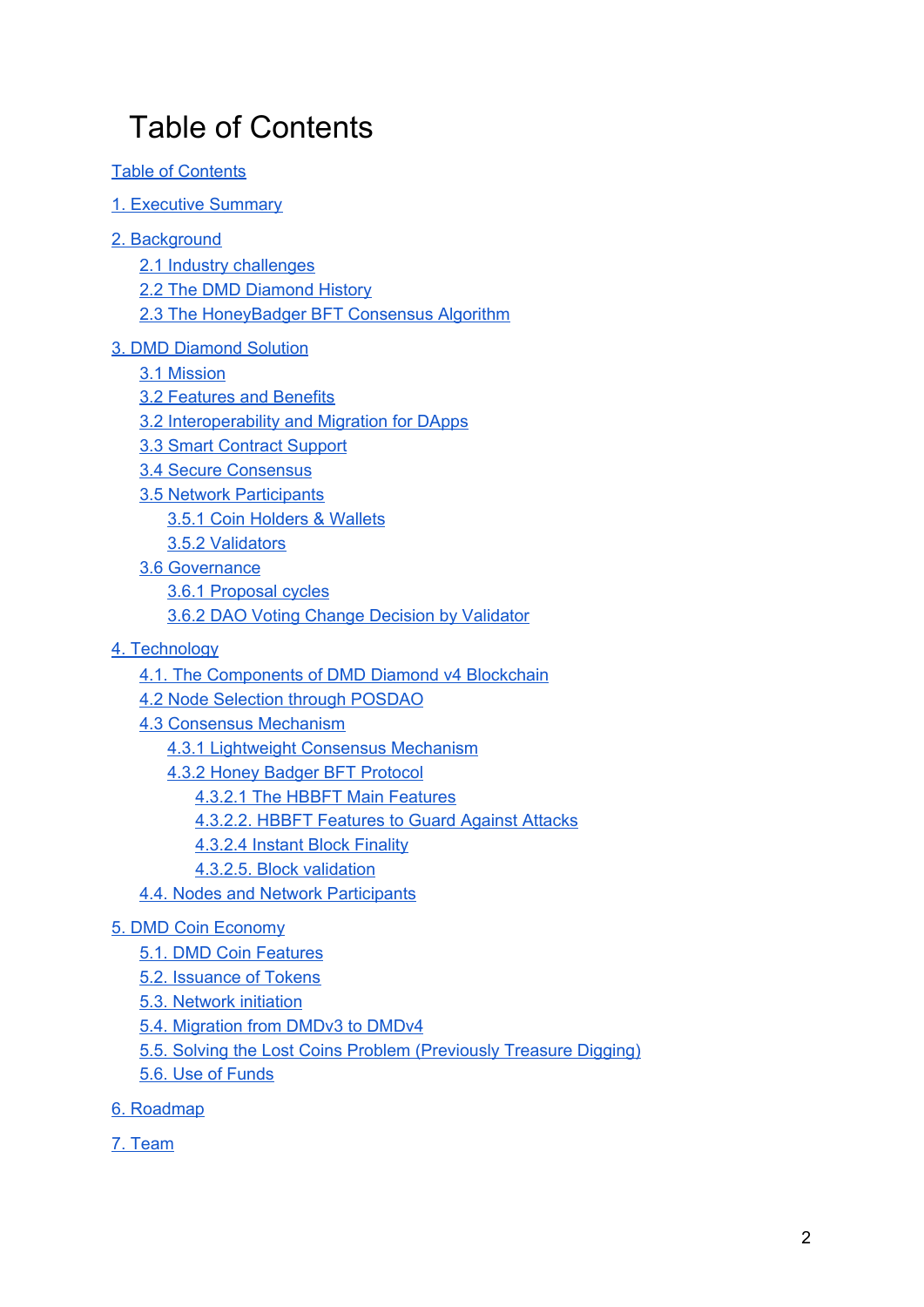## <span id="page-3-0"></span>1. Executive Summary

#### *"Combining the best of Bitcoin, Ethereum, and beyond to ensure the long-term viability of the DMD Diamond blockchain."*

Being one of the oldest projects on the cryptocurrency market, DMD Diamond has undergone several significant changes in its architecture as a response to the constantly changing and evolving technology and market conditions. This document describes the latest upgrade of the DMD Diamond v4 blockchain, designed to solve the greatest industry challenges through combining the best of Ethereum, Bitcoin, and other worlds.

DMD Diamond v4 is an independent blockchain with full-stack integration of application, networking, governance, and consensus layers for building, deploying, and running general-purpose and interoperable decentralized applications in a fast and low-cost manner. By utilizing a mix of Honey Badger Byzantine Fault Tolerance consensus algorithm (HBBFT) and the delegated Proof-of-Stake based validator election (POSDAO) protocols, DMD Diamond v4 has become the first blockchain to implement [cooperative](#page-9-2) consensus with a low carbon footprint, fast transaction times (approx. 400 tx/s (transactions per second))<sup>1</sup> and low fees.

The DMD coin — one of the oldest cryptocurrencies on the market — maintains its original fixed-issuance coin emission model and remains five times more scarce than Bitcoin with a finite supply of just 4.38 million coins. DMD is one of a very small number of coins, including Bitcoin, Litecoin, and Peercoin, that have survived from the inception (2013) to now and that are still actively supported and traded.

DMDv4 is also the first blockchain that implements sustainable endless coin rewards for consensus nodes and dPOS stakers while maintaining a coin maximum by utilizing a new mechanism that reinserts unclaimed and abandoned coins into circulation after a number of years. This mechanism is designed for the long-term limitless growth of the networks and prevents a possible imbalance within scarce-supply coin ecosystems. (More Details in section 5 and 5.5)

Moving with the progress of the industry, the DMD Diamond team has implemented changes that allow interoperability between DMD and other blockchains, using an addressing structure and smart contract engine that allows interoperability and cross-chain movement of values and messages. The "coin wars" are over and it is an industry-wide imperative to create stability and interoperability among the coin and token holders across the cryptocurrency industry. For that reason, DMD is creating strong interoperability capabilities with other Ethereum-based projects (Open Ethereum, POA Networks, xDAI, Artis.eco, lab10.coop, etc.).

The DMDv4 coin development represents the first step towards a DAO (Decentralized Autonomous Organization)<sup>2</sup> as the change is based on a vote taken among the DMDv3 holders, creating a democratic process. DMDv4 is a newly developed chain that will replace DMDv3 and that includes the capacity to add on-chain governance mechanisms that will be deployed in versions 4.1 and beyond.

<sup>&</sup>lt;sup>1</sup> We expect that even more is possible which is to be checked during the alpha tests so the White

Paper will be updated after new performance tests.

<sup>2</sup> https://www.investopedia.com/tech/what-dao/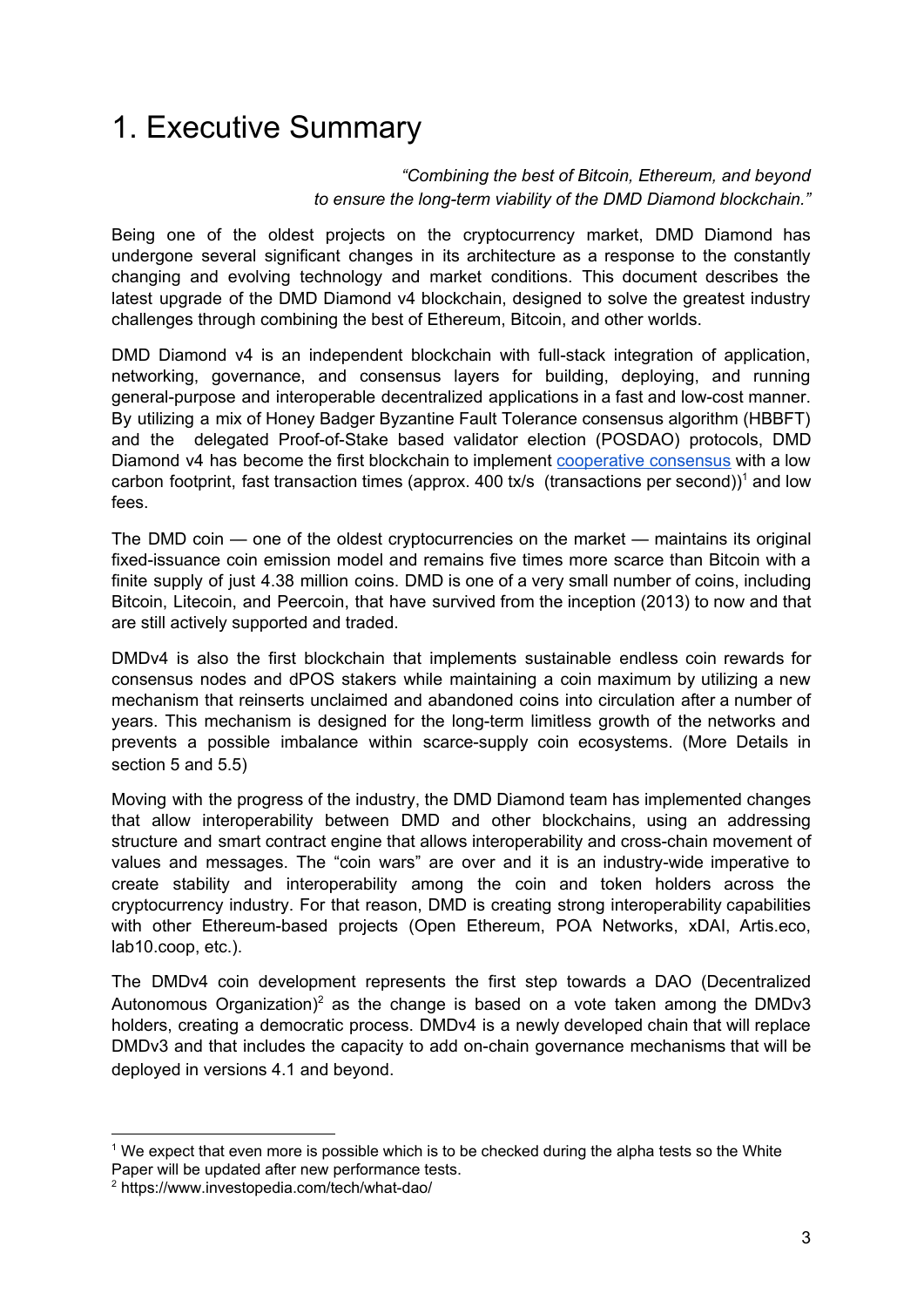# <span id="page-4-0"></span>2. Background

## <span id="page-4-1"></span>2.1 Industry challenges

The cryptocurrency industry has delivered on its promises of the store of value and privacy of digital assets. However, the technology has also faced a number of issues that all modern blockchains have to address. The following are the challenges that are most critical to address in the industry today.

- Proof-of-Work is not adequate for fast and low-cost transactions.
- Current transaction times take minutes and in the worst case, hours. For real-time purchases, this is simply inadequate for a viable system.
- Security issues are major concerns in the industry. In 2019 there were 94 cryptocurrency hacks, according to Cointelegraph<sup>3</sup>.
- New developments have been made in BFT (Byzantine Fault Tolerance)<sup>4</sup> and other security solutions.
- Blockchains that want to provide themselves and the hosted projects with highly customizable on-chain logics need to support smart contracts.
- Big coin holders are often not involved as guardians of the network and are not incentivized to act as such.
- On-chain governance is aligning the values of participants in the networks.
- Many blockchain systems miss a true sustainable coin economic setup ready for centuries. A truly sustainable ecosystem needs to be built around a limited resource developed in a way that the resource can be "recycled" or is "renewable" (e.g. grows new at the same speed as it's used up).
- Competitive consensus blockchains have limitations on minimum block times and instant finality of transactions.
- Interoperability is becoming important as the industry matures and consolidates around a shared mission to create financial inclusion worldwide.

The DMD Diamond team has always been committed to maintaining the best technology and ensuring that the coin holders are protected and that the DMD chain gains momentum and utility in the industry. As such, the current implementation addresses these opportunities and challenges.

<sup>3</sup> https://cointelegraph.com/news/report-blockchain-related-hacks-have-declined-in-2020

<sup>4</sup> https://en.wikipedia.org/wiki/Byzantine\_fault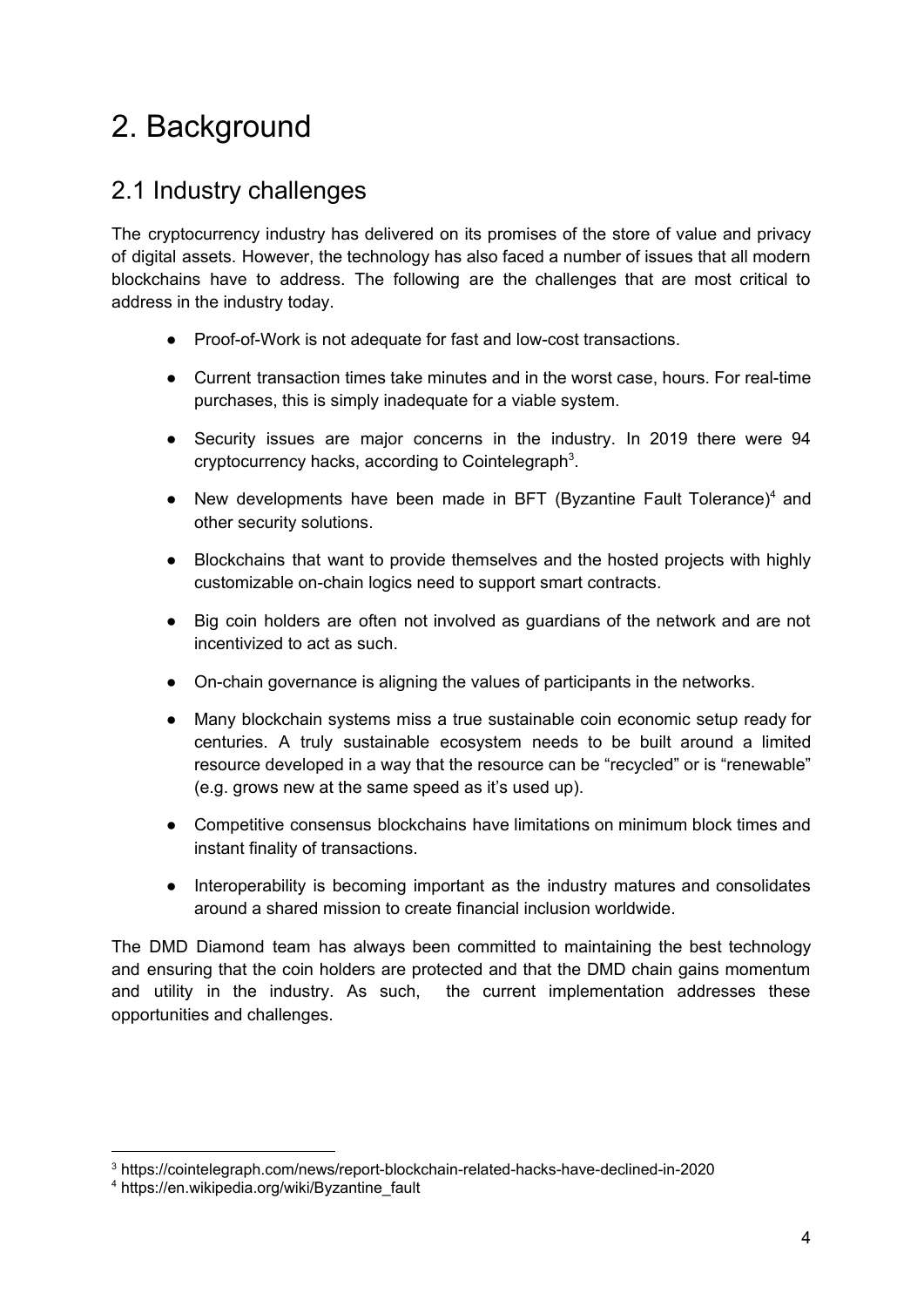## <span id="page-5-0"></span>2.2 The DMD Diamond History

The DMD Diamond coin was created in mid-2013 during an explosion of new coin creation, based on forks of Bitcoin. DMD launched as a limited-supply Proof-of-Work (PoW) and Proof-of-Stake (PoS) coin, which already represented an advantage over the competition, but at the time the code for staking wasn't mature. Despite the initial enthusiasm for the coin, the original creator of DMD disappeared several months after the creation of the coin, which theoretically could have ended badly with the community being disgruntled by the sudden departure of the developer leaving unresolved software issues behind.

Instead, a small community convened, discussing the future and the potential on the Bitcointalk forum. The name of the coin appealed to people, as well as the implicit scarcity and the fairness of the limited coin issue. As a result, a small team of developers and enthusiasts got together to maintain and evolve the code and adjust the vision for the coin. and in April 2014, with the release of DMDv2, the coin's staking algorithm was made stable and worthwhile for network participants.

The survival of the coin and the willingness of a community of enthusiasts to continue to support this project made DMD stand out from other coins. Such disappearances and pump-and-dump schemes were common — the difference was that the community rallied around the coin and continued to uphold the value of the coin. At that time, smart contracts were not yet available — however, there was an ideological underpinning to the release of currency that was supported by regular people seeking financial independence and security from the authorities and debt-backed government money systems.

Sprouting from the community was a group of leaders and developers who were determined to create a sustainable blockchain, stewarded by people who are willing to continue to take responsibility for the project over the long haul, without compromise. The team of stewards of DMD Diamond was determined to create a store of value that they themselves felt comfortable holding. The name Diamond represents scarcity, unshakable strength, and value.

With hard work and a dedicated community, DMD Diamond remained in the top 100 coins on Coinmarketcap throughout boom and bust cycles until only recently. Naturally, the technology was superior to Bitcoin because of the later development and the vision has continued to attract a group of faithful holders who recognize the scarcity of the coin and the integrity of the team as essential for the long-term health of the project.

The strength of DMD Diamond is not only its vision and principles but the devotion to constant evolution. Technology evolves quickly, but most blockchains are designed in ways that are doomed to be stuck with their initial technological decisions, constraining them in ways that prevent adaptation. DMD is sometimes called the Phoenix of Crypto, because the ability to upgrade (reincarnate like the legendary Phoenix) is part of the project vision, as illustrated with the current technological advances of DMDv4.

DMDv1 combined the best from Bitcoin, Litecoin, Novacoin, Luckycoin, and Florincoin, a mix of industry-first blockchain solutions with Proof-of-Work/Proof-of-Stake algorithms for network security. DMDv2, which was based on Mintcoin, repaired the PoS algorithm, and redefined the coin rollout from static rewards with a short emission period of eight years to a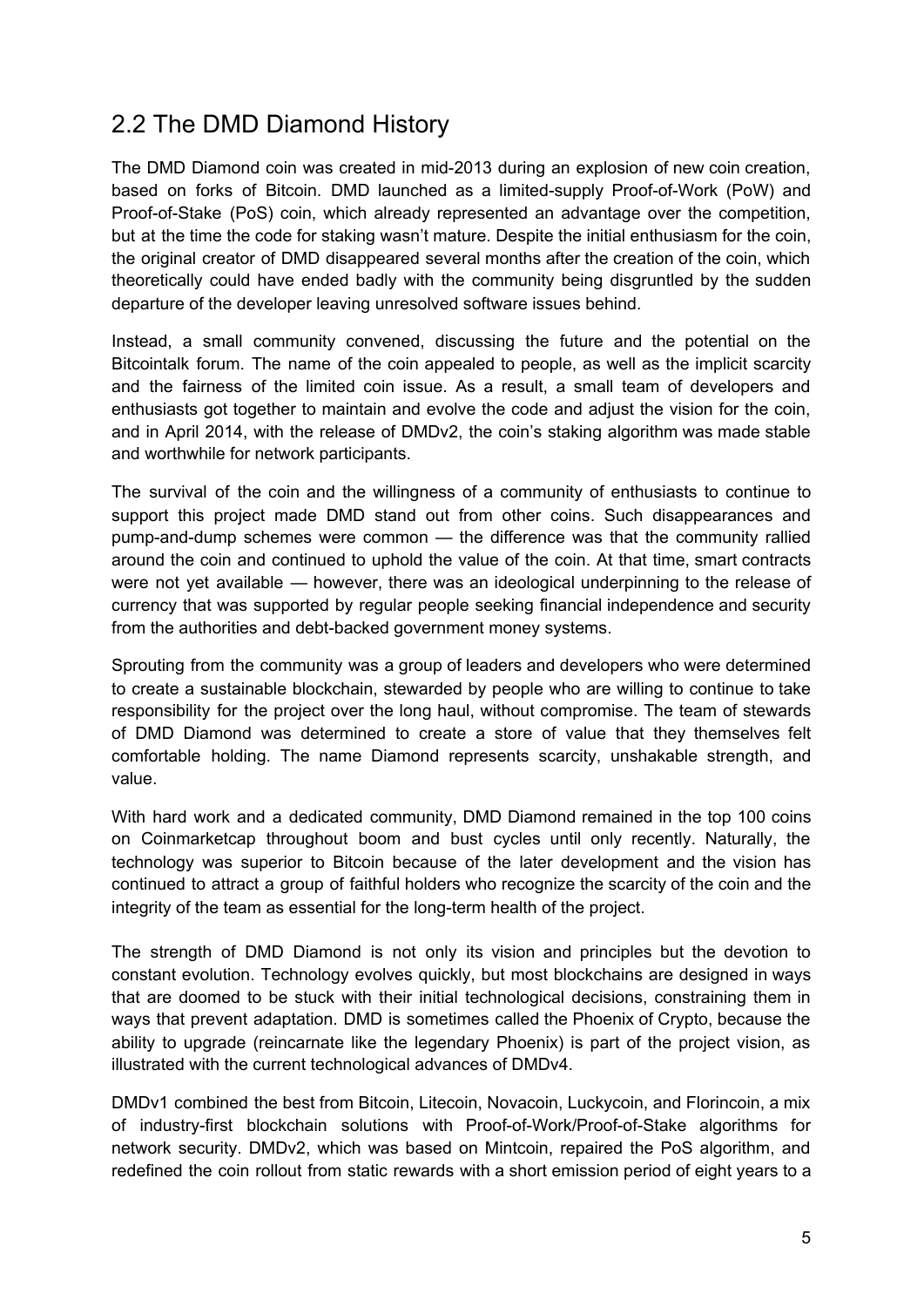schema with decades-long, constantly decreasing inflation. At the time, eight years seemed like a long time in the industry as a whole, but we recognized that such a trajectory was short-sighted. Therefore, DMDv3 continued following the network reward reduction curve in an improved, smoother, more natural way. DMDv4 is being built with additional sustainability mechanisms and lost coin retrieval for even longer-term trajectories.

With the outbreak of organized ASIC attacks on PoW networks, DMD abandoned the previously used Scrypt algorithm, which was also used in Litecoin. At that time the first specialized hardware was developed that made GPU mining senseless, and DMD switched to Groestl, which was ASIC resistant at that time. This was a revolutionary feat: the world's first successful algorithm change that preserved existing legacy blockchain. It allowed the coin holders to retain their balances and history of past transactions, without the need to take any additional steps. It also allowed ordinary people to keep mining and participating in a fair and wide distribution of coins.

When Masternode technology emerged as a potential platform for bringing Diamond closer to its goals by improving both functionality and utility value of the coin, DMDv3 moved to a third-generation PoS protocol, to mitigate some of the security shortcomings of previous PoS algorithms. The requirement to participate proactively in network security resulted in Diamond blockchain's becoming healthier and more robust.

However, the promise of Masternodes did not pan out as we hoped for: it maintained the same limited set of services including coin mixing, reduced minimum confirmations, and voting over proposals, whereas DMD was aimed at evolving into a blockchain for hosting multiple services and projects. Thus, since 2016, the team has been researching alternatives to decrease transaction times and maximize throughput while reducing the environmental damage potential of the blockchain. Now with version DMDv4, we are realizing the vision of a cooperative consensus (HBBFT Honeybadger) blockchain combined with a dPOS node election decentralization mechanic (POSDAO). This allows us to reach rapid throughput thanks to the advances in asynchronous consensus protocols and the inclusion of smart contract capabilities combined with a high degree of compatibility with the Ethereum ecosystem which creates fertile ground for business creation.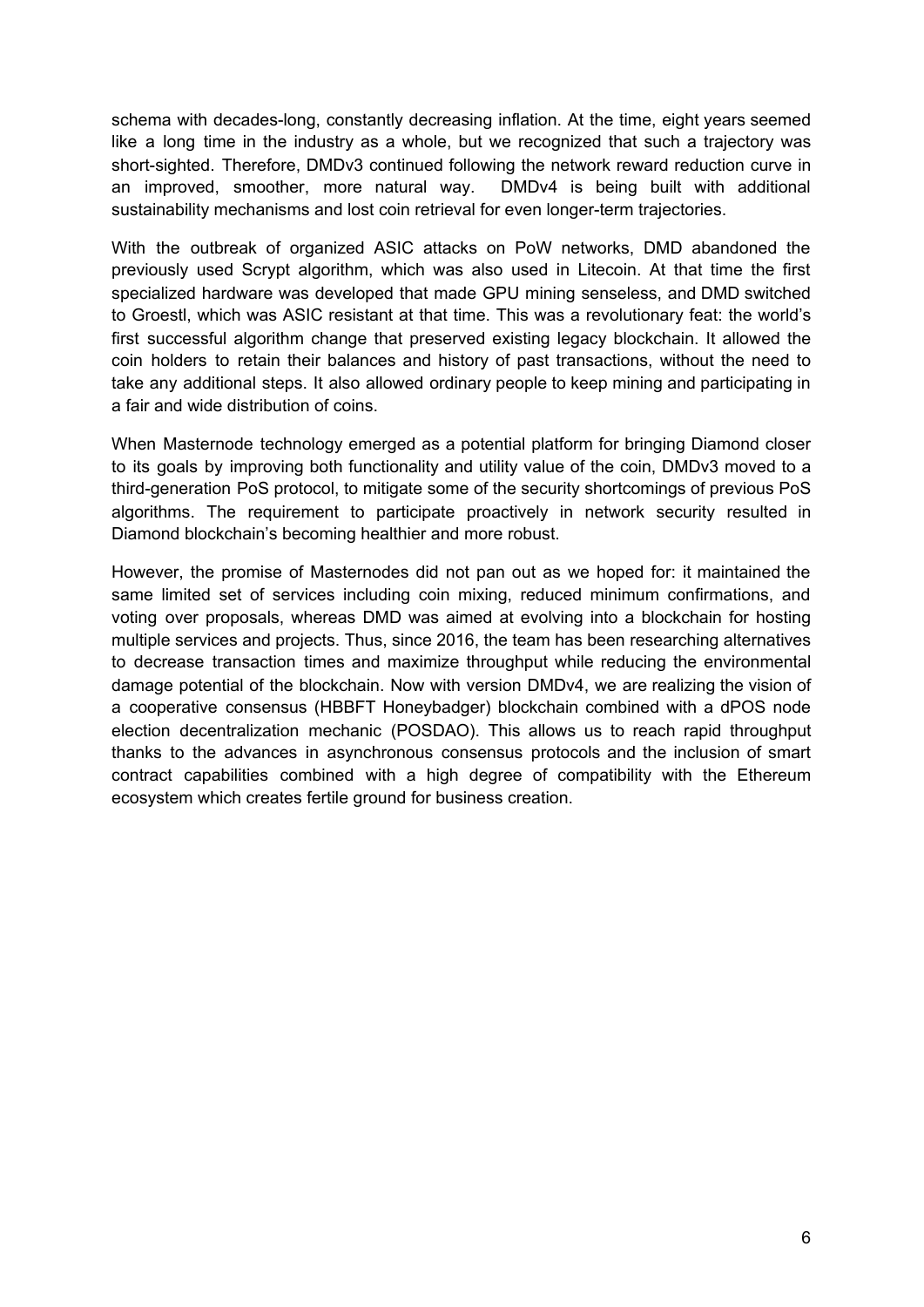#### *Table 1: The Evolution of DMD Diamond*

| DMD Diamond v1 | Blockchain codebase - (*Bitcoin)<br>Hybrid PoW/PoS - (*Peercoin)<br>Scrypt mining algorithm - (*Litecoin)<br>Random superblocks - (*Luckycoin)<br>Transaction messages - (*Florincoin)                                                                                                                                                                                                                                                                                                                                                   |
|----------------|------------------------------------------------------------------------------------------------------------------------------------------------------------------------------------------------------------------------------------------------------------------------------------------------------------------------------------------------------------------------------------------------------------------------------------------------------------------------------------------------------------------------------------------|
| DMD Diamond v2 | Fixed PoS issues - (*Mintcoin).<br>Changed mining algorithm to Groestl (*Groestlcoin).<br>Removed superblocks for security concerns.<br>Changed coin economic setup from an 8-year to a 40+ year timeframe.                                                                                                                                                                                                                                                                                                                              |
| DMD Diamond v3 | Changed from PoW/PoS to PoS/Masternode technology<br>– (*DASH,*PIVX).<br>Removed transaction messages.                                                                                                                                                                                                                                                                                                                                                                                                                                   |
| DMD Diamond v4 | Changed blockchain codebase from Bitcoin to Ethereum (*Open<br>Ethereum).<br>Added HoneyBadger BFT consensus (an industry first mainnet<br>implementation in Ethereum codebase family (*POA Network,*original<br>HBBFT research paper https://eprint.iacr.org/2016/199.pdf)).<br>Added POSDAO validator election contracts. (*xDAI, *LUKSO)<br>Expanded coin economic system into a sustainable infinite timeframe<br>$\bullet$<br>one that reinserts abandoned/unclaimed coins and fees (an industry<br>first).<br>Removed masternodes. |

\* Аs true believers of open source we credit the projects our implementations are based on with more or less adaptation and adjustment by our own team towards the needs of the DMD Diamond project.

DMD Diamond has always been known for its reputable team and constant development, as well as the scarcity of the coin and the fierce loyalty of the coin holders. The move to on-chain governance will finally set in motion the formal mechanisms that ensure that the community truly owns the network and that DMD Diamond can continue to be reliable and future proof.

This upgrade provides the value that was promised at the very beginning of the crypto craze — a trusted coin that has long term viability and isn't just a trading scheme that will need to be replaced in the future. By building in its own governance and the capabilities for upgrading itself, DMD stands out as a crypto project that takes a forward-thinking approach to robustness and trust and follows the old-school logic of no ICO and no pre-mine, just a purely open, decentralized, fully-featured blockchain.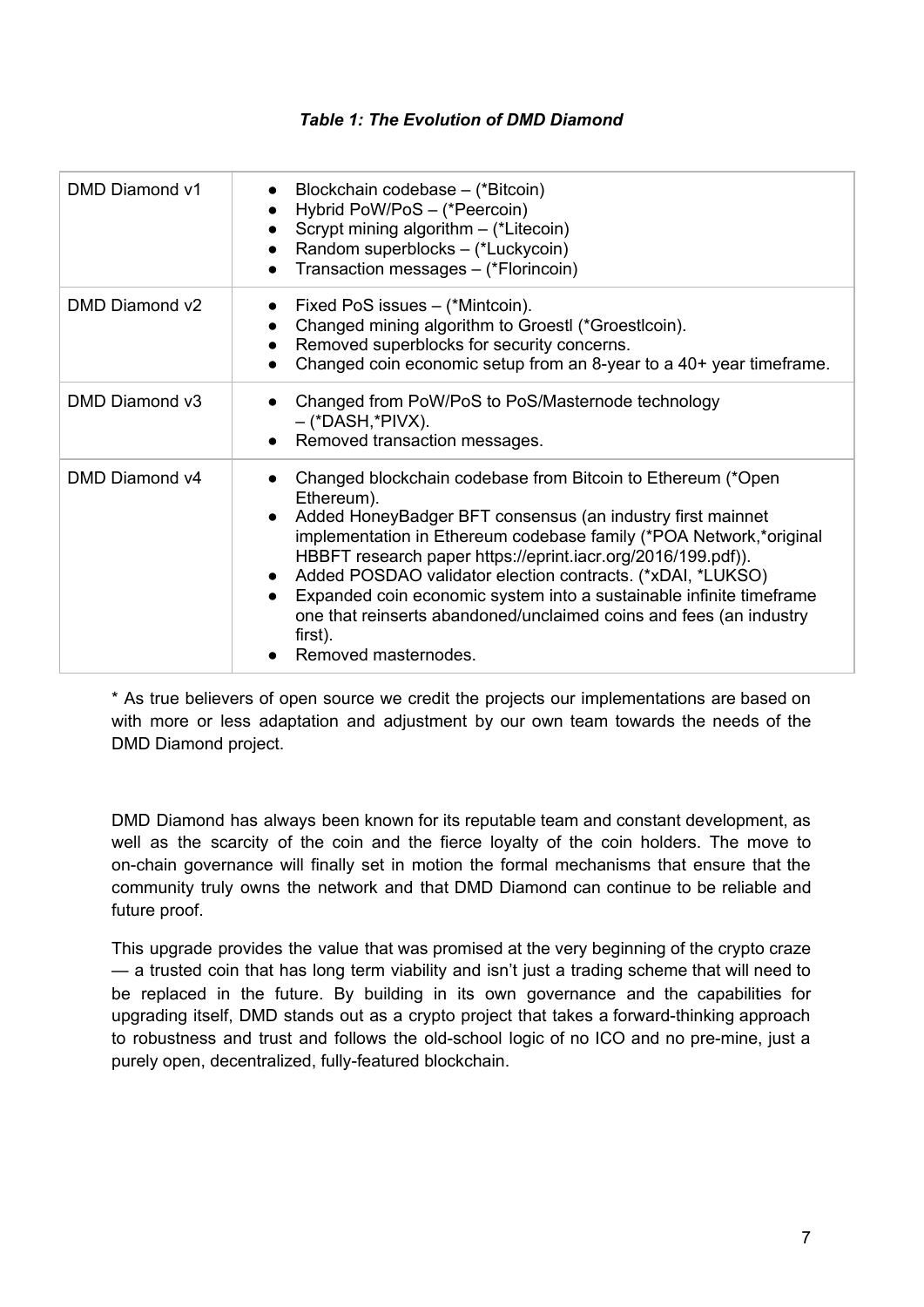## <span id="page-8-0"></span>2.3 The HoneyBadger BFT Consensus Algorithm

To meet the market demands of speed and security, the DMD team has analyzed different consensus algorithms available today including one of the most promising developments, the Honey Badger Byzantine Fault Tolerant consensus algorithm.

The Honey Badger Byzantine Fault Tolerant (HBBFT) consensus algorithm<sup>5</sup> was developed in 2016 by Andrew Miller, Yu Xia, Kyle Croman, Elaine Shi, and Dawn Song specifically to address the issues of slow transaction times and the difficulties of having synchronous communication on a large global network. After extensive research, the DMD Diamond team has determined that using HBBFT will dramatically increase the efficiency and improve the security of the DMD blockchain.

Advantages of moving to the HBBFT include:

- Improved security for Byzantine Fault Tolerance.
- Immediate transaction approval, with no need to wait for synchronous approval.
- A dramatic increase in transactions per second, at least 400 TPS.
- Increasing popularity with implementations in the Helium blockchain<sup>6</sup> and xDAI (upcoming) <sup>7</sup> Artis.eco (upcoming).
- Increased robustness of the blockchain.
- Elimination of the ability to fork the protocol and elimination of the problem of orphan blocks in the chain.
- Identification and elimination of malicious nodes.
- Ability to implement dynamic block times.

A more detailed discussion, including references to additional reading, is described in *[the](#page-21-0) Honey Badger BFT [Protocol](#page-21-0) section*.

<sup>5</sup> https://eprint.iacr.org/2016/199.pdf

<sup>6</sup> https://developer.helium.com/blockchain/consensus-protocol

<sup>7</sup> https://www.xdaichain.com/for-validators/consensus/honeybadger-bft-consensus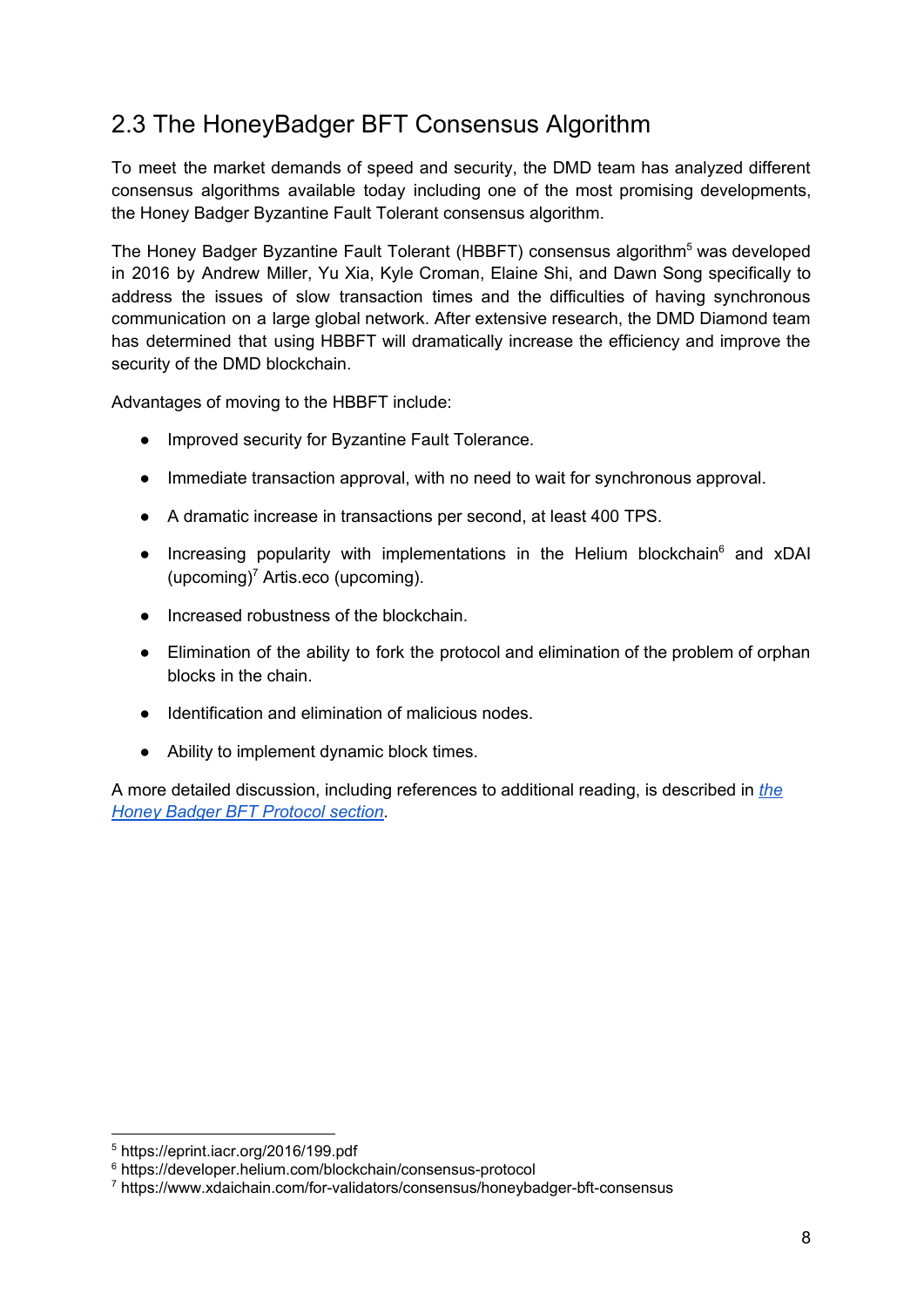# <span id="page-9-0"></span>3. DMD Diamond Solution

## <span id="page-9-1"></span>3.1 Mission

The fourth iteration of DMD Diamond is a cornerstone of a store-of-value monetary system that is not government-issued or controlled. Our mission is to enable people to achieve financial freedom and independence, by creating a platform that provides a safe, affordable, and rewarding smart contract powered blockchain economy.

Our vision is to contribute to the blockchain ecology through the development of Open Source protocols, utilities, and services, forwarding the interoperability of blockchains, thus increasing the viability of the entire cryptoverse.

## <span id="page-9-2"></span>3.2 Features and Benefits

To address the industry challenges, the DMD Diamond team presents version 4 of its blockchain. DMDv4 is the first cooperative consensus blockchain with a delegated PoS-powered validator election which allows for high speed and performance, absolute censorship resistance and fork resistance, instant finality of transactions, and other advantages that cannot be delivered by a competitive consensus.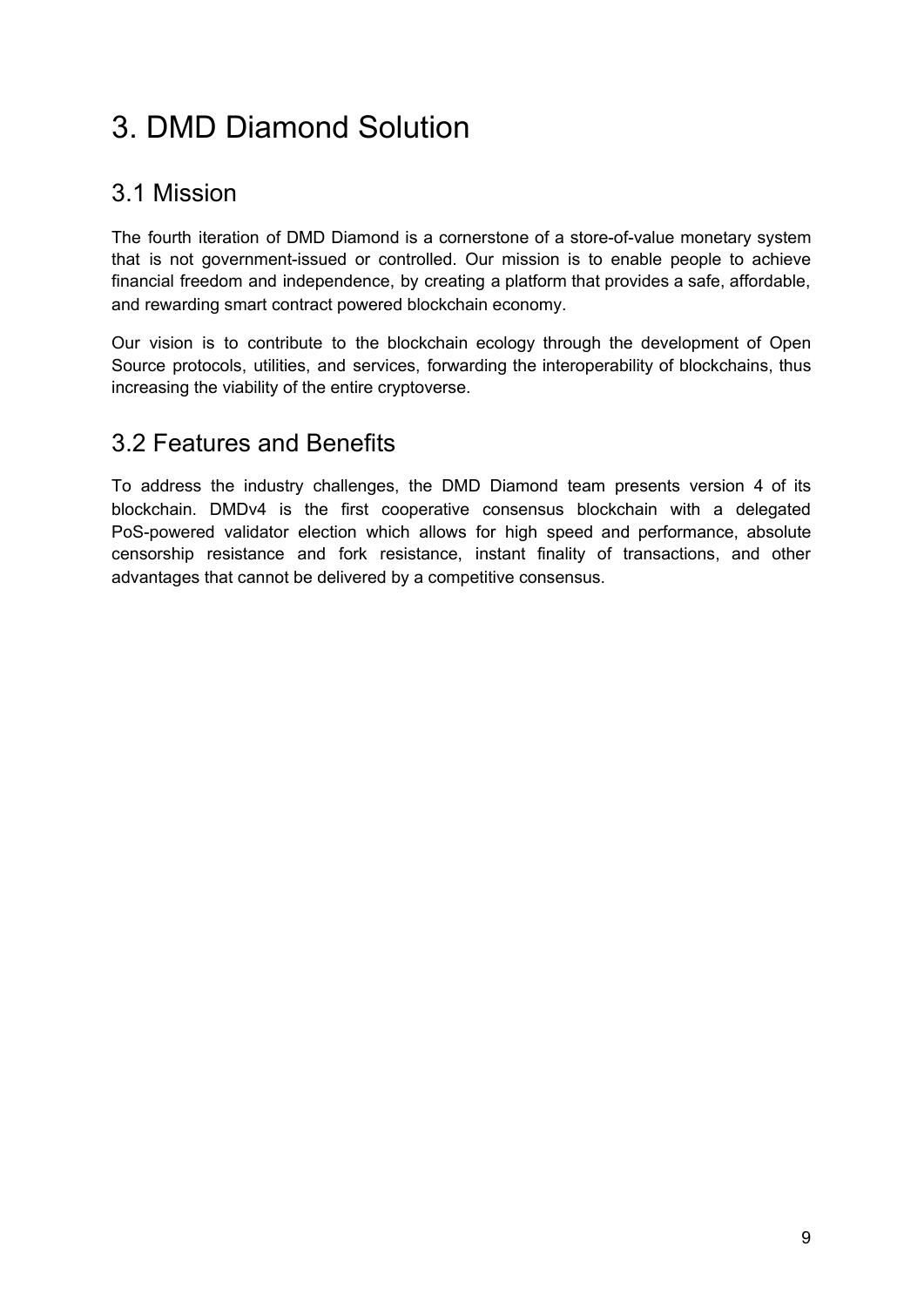#### *Table 2: Cooperative consensus vs. competitive consensus*

| DMD <sub>v4</sub>                        | <b>Cooperative consensus</b>                                      | <b>Competitive consensus</b>                                                                                                                         |              |                                                                                                              |
|------------------------------------------|-------------------------------------------------------------------|------------------------------------------------------------------------------------------------------------------------------------------------------|--------------|--------------------------------------------------------------------------------------------------------------|
| (underlined text is<br>what DMD v4 uses) | <b>HBBFT</b>                                                      | PoW                                                                                                                                                  | <b>PoS</b>   | dPoS                                                                                                         |
| Energy wasted                            | <b>Minimal</b>                                                    | Country-size                                                                                                                                         | Village-size | <b>Minimal</b>                                                                                               |
| Fork resistance                          | No forks possible                                                 | Medium resistance, reorgs needed                                                                                                                     |              |                                                                                                              |
| Finality of<br>transactions              | Each block is final                                               | After many blocks                                                                                                                                    |              |                                                                                                              |
| Censorship<br>resistance                 | Absolute via threshold<br>encryption                              | Good once in a block, but can require multiple tries<br>as the block producer can censor the block content                                           |              |                                                                                                              |
| Random number<br>generation              | Random and protected<br>via threshold encryption                  | Exploitable: the block producer can decide not to<br>generate a block if he doesn't like the random part                                             |              |                                                                                                              |
| Decentralization                         | *Low with a static set of<br>validators                           | Medium<br>because of<br>big mining<br>pools                                                                                                          | Very good    | *Medium, some nodes<br>are temporary<br>elevated via<br>votings/stake/random<br>elements to create<br>blocks |
| Dynamic block<br>times                   | Yes, allows the next block<br>creation to start after 1<br>sec.   | Not possible because competitive consensus needs<br>static block times (at least 15 sec, whereas most<br>systems need way higher: $1 - 10$ minutes). |              |                                                                                                              |
| Performance                              | High with small set of<br>active nodes and dynamic<br>block times | Low. As competing / forking blocks are possible,<br>higher block times needed to avoid constant forks.                                               |              |                                                                                                              |

*\* To increase the decentralization of HBBFT we did choose to expand it with a dPoS based node election mechanics powered by POSDAO.*

The DMD v4 blockchain adds the smart contract functionality and sets out to align with the industry as it is: the coin wars are over and blockchain interoperability is important for the entire industry. Therefore, DMDv4 is compatible with Ethereum EVM smart contracts, making it simple to port smart contracts written for Ethereum towards DMD Diamond v4.

Diamond is also designed so that it can be a participant in future blockchain-based ecosystems that utilize bridges and other cross-chain value transaction methods. The aim is to provide every participant with maximal freedom to host projects on the platforms that best apply to their needs. The DMD blockchain answers many of those needs, and other blockchains are part of answering specific needs for other developers and participants.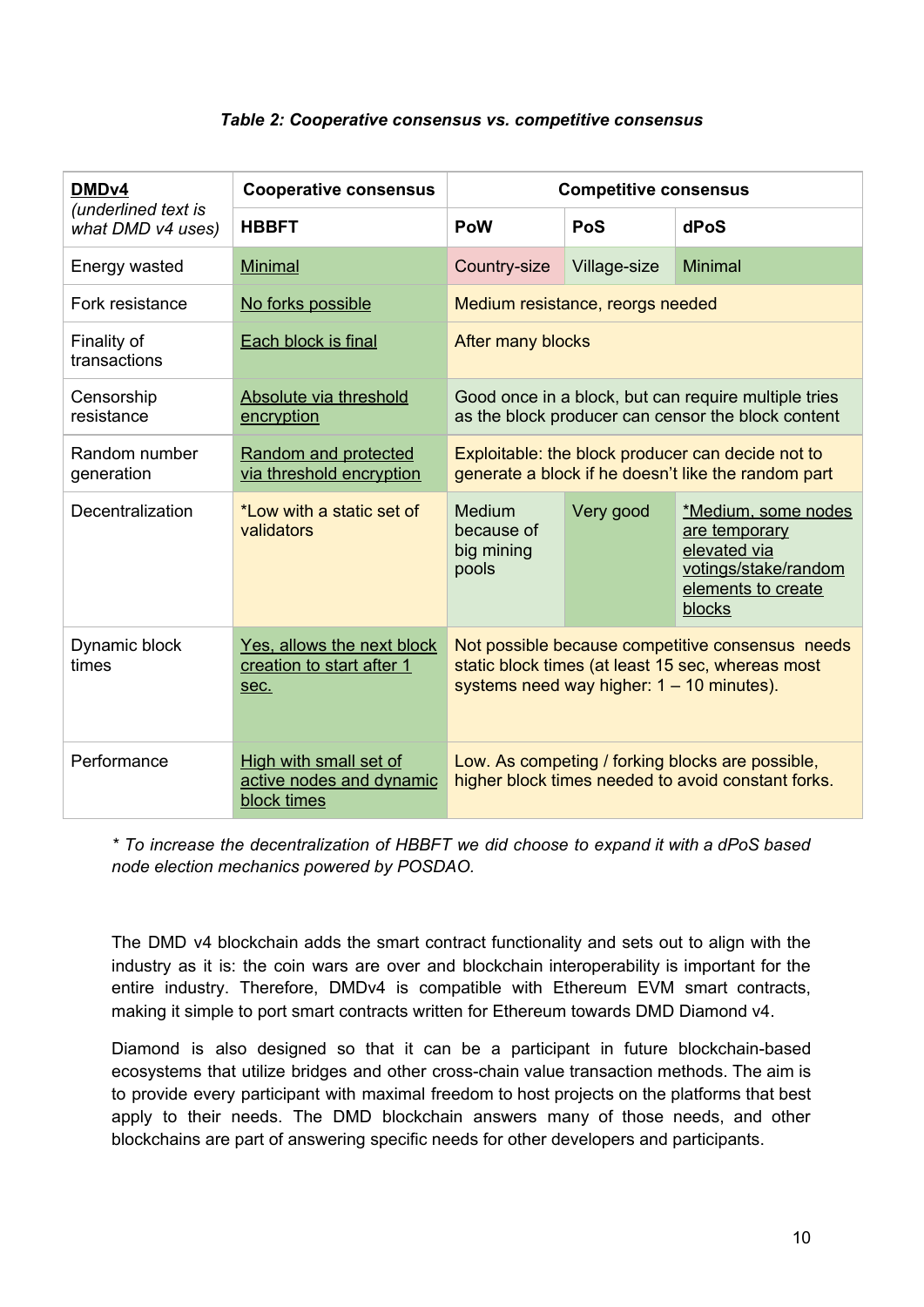To sum it up, The list of DMD Diamond v4 features includes the following important capabilities:

- Limited issue of tokens, with a low cap of 4.38 million tokens, with full issuance of all tokens at genesis block, with no ability to mine any additional tokens or dilute the existing amount of coins in any way.
- Smart contract capabilities with Turing-complete programming language.
- Instant finality of all transactions using the Honey Badger BFT protocol.
- Fast throughput: predictions and testing demonstrate a minimum of 400 TPS.
- Rotating validation nodes, and maximum validation node staking allows for a randomized distribution of power among validators for 12 hours (Epoch), no concentration of power, and fair rotating.
- Censorship-resistant, utilizing threshold encryption. Single nodes cannot act maliciously against particular transactions because they cannot see the contents of the transaction until it is validated.
- DMD staking happens with a limited set of validator nodes, and a maximum amount staked on top of these nodes because of DMD's scarce supply.
- Interoperability and full compatibility with other blockchains: Code written for Ethereum EVM will run on the DMD v4 blockchain enabling easy migration between chains.
- Fork-proof, with 2/3 majority required, and no opportunity for a dispute of the chain.
- No orphan blocks resulted from simultaneously created competing blocks are possible on the chain, because of its cooperative protocol with fractional transactions contributed by active validators threshold encrypted to the block.
- On-chain [governance](#page-15-0) support with upgrade 4.1.
- Random number generation capabilities built-in.
- No wasted network capacity. If there are no transactions, no empty blocks are created as with other blockchains. DMD may include a very small heartbeat block if for periods of time of more than 10 minutes there are no transactions.
- [Recovery](#page-31-0) of lost coins through a fair aging mechanism that identifies abandoned coins in POSDAO after a number of years.
- Sustainable long-term coin and ecosystem maintenance and issuance.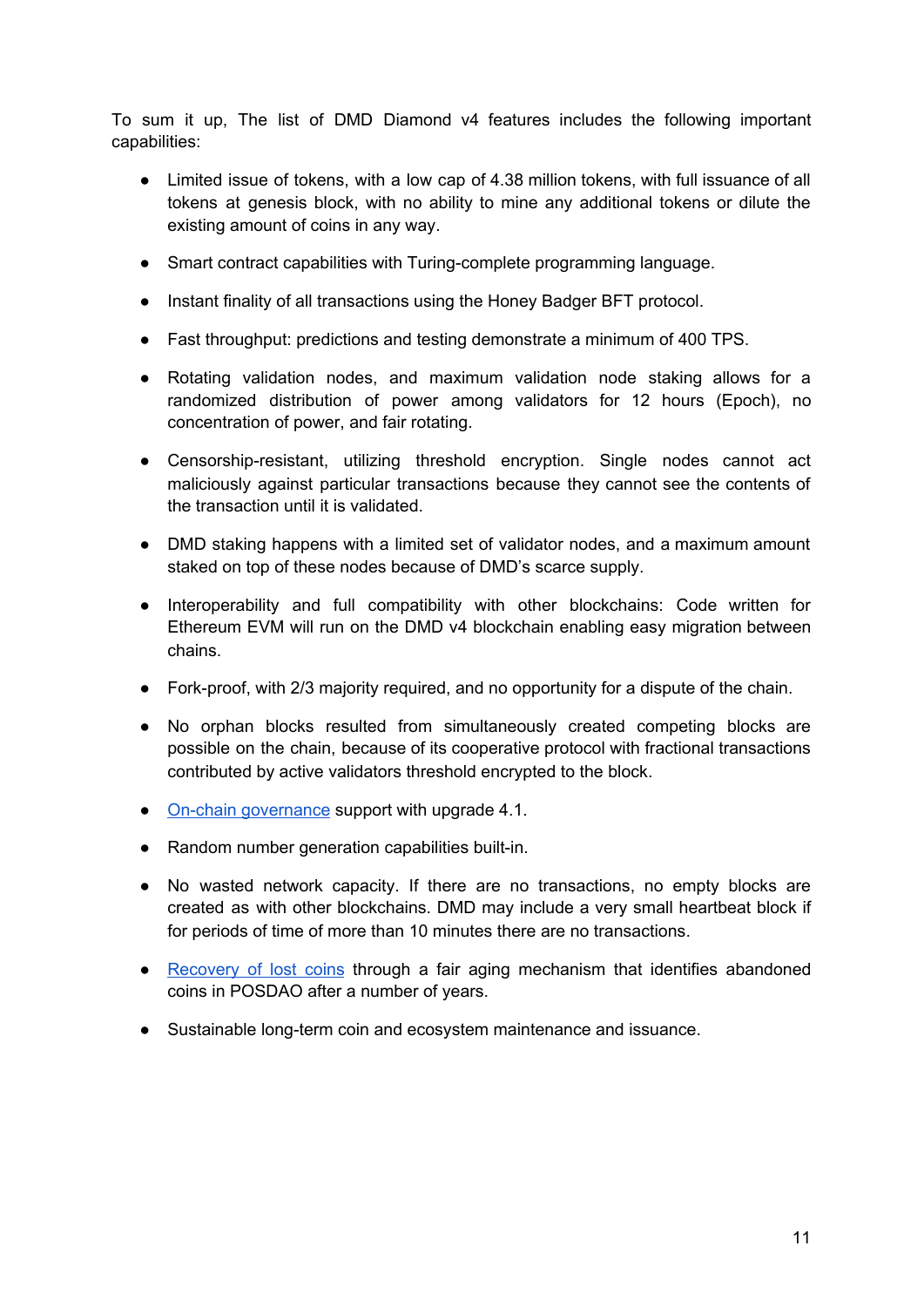## <span id="page-12-0"></span>3.2 Interoperability and Migration for DApps

DMD Diamond has taken the approach that cooperation and interoperability across chains is a must for the sustainable and long-term development of the crypto industry.

For that reason, the DMDv4 is being created as a system that is fully compatible with Ethereum, using Open Ethereum addressing systems and foundations, and running EVM apps according to the protocol standards. The result is that dApps can be easily migrated across chains.

Open Ethereum Client (formerly Parity) is included as part of the package for DMDv4. This is the most well-known and fastest Ethereum client and is robust and well-proven in the industry.

Interoperability Bridges provide connectors to other chains, allowing the transfer of value across coins and other blockchains. DMDv4 allows easy integration by using third-party Layer 2 interoperability solutions that support DeFi apps and other apps that integrate smart contract functionality with multiple different crypto assets. Connectors allow access to games, NFT, DeFi, and other types of dApps across chains.

Other solutions can interact with or run on DMD in the future. For example via TokenBridge<sup>8</sup> Arbitrary Message Bridge (AMB) — a bridge designed for universal cross-chain data transfer — that could potentially allow integration with other chains in the future. The idea behind these bridges is to allow smart contracts from one blockchain to understand and interpret smart contracts from other chains so that they can work together on different types of dApps or communicate across dApps.

Such solutions allow for migration of fee intense parts or whole DeFi protocols, or decentralized exchanges, or similar projects to run partly or as a whole on DMD Diamond blockchain and still able to move assets back to other chains, for example, Ethereum.

## <span id="page-12-1"></span>3.3 Smart Contract Support

DMDv4 will include smart contract support based on EVM so that existing smart contracts developed on other chains can run on DMD. DMDv4 supports Solidity and the other languages that are supported by the Ethereum blockchain.

Because of the much faster transaction times, lower fees, the ability to run the same code on multiple chains, and easy smart contract migration back and forth, DMD represents an appealing alternative to Ethereum. DMD Diamond is a long-running blockchain with a highly distributed community of holders, meaning that it is a very secure and stable network, so application developers can feel comfortable with using DMD as a fast-throughput alternative to Ethereum.

## <span id="page-12-2"></span>3.4 Secure Consensus

DMDv4 is a decentralized multipurpose blockchain with a highly secure and distributed consensus algorithm and a distributed system for rewarding the nodes that secure the

<sup>8</sup> <https://docs.tokenbridge.net/>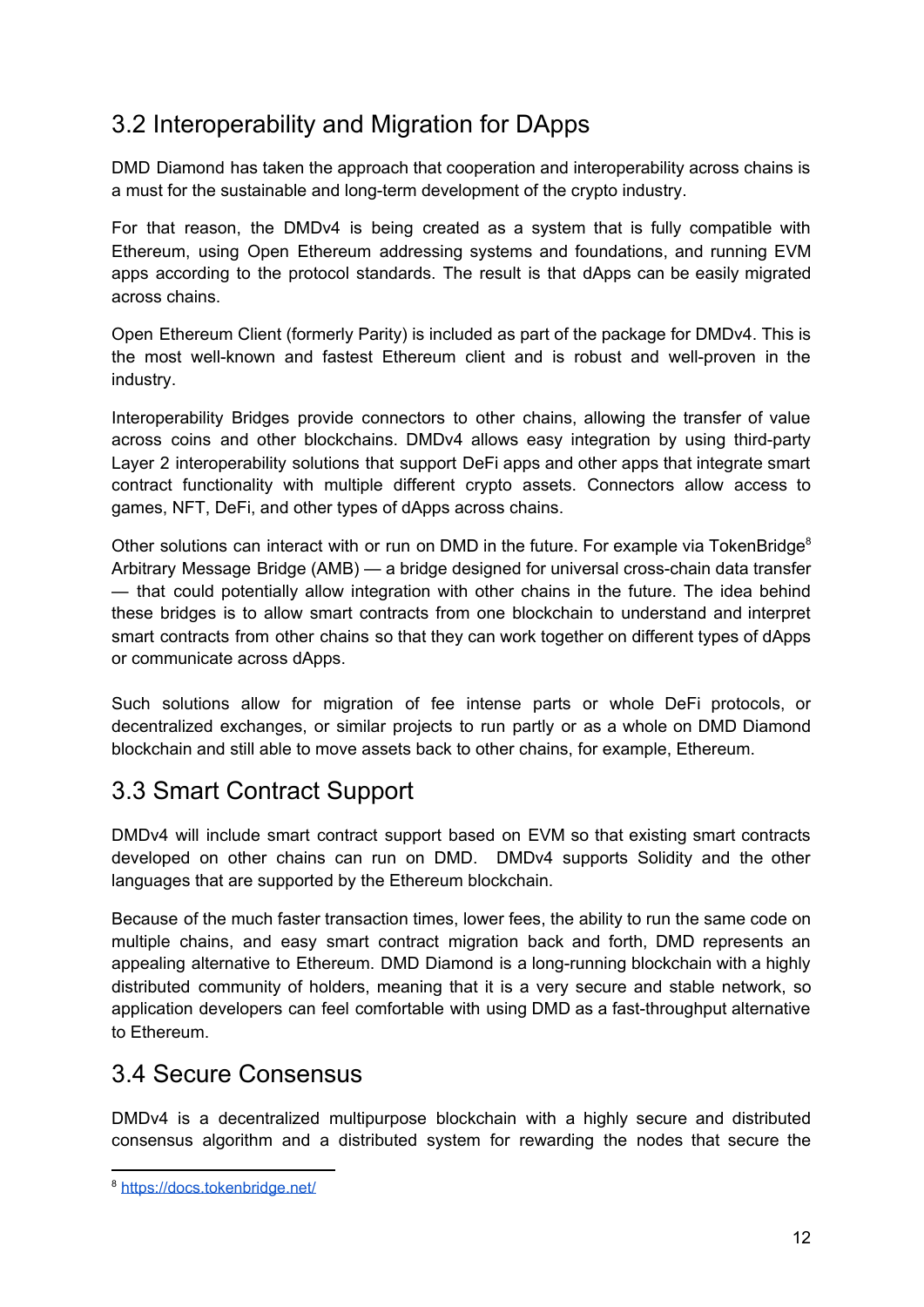system. Diamond has an old community with many coin holders and uses delegated Proof-of-Stake so that every coin holder can be part of the validation mechanism and cast their weight to the validators that are acting in good faith on the system.

The DMD network allows any full node with 10,000 DMD to become a validator candidate, and for any coin holder with at least 100 DMD to stake their coins on validator candidate nodes. In this way, coin holders can signal the nodes they trust most to be reliable/stable and increase by adding coin weight on them the chance to get selected to be part of the active validator set more often. The maximum DMD per node is 50,000 DMD, either held by the node or staked by DMD coin holders. Up to 438 nodes are possible, based on the amount of DMD in circulation.

Validation rotates among the validation candidates, with 25 being picked randomly every 12 hours, called Epoch. During the Epoch, the validator nodes use the Honey Badger Byzantine Fault Tolerance consensus protocol to validate transactions, and Epoch rewards are distributed equally among nodes. The distribution algorithm is weighted such that every node will get chosen to be in the Validator Set in proportion to the amount of staking on the node. To find more information about validation, read the *Node Selection through [POSDAO](#page-19-0)* section.

This system is designed such that:

- Validator Candidate Full nodes secure the system: 438 maximum, 50 75 expected.
- A highly distributed system where a random subset selection of 25 active validators is made every 12 hours via POSDAO dPOS mechanic, so all validators candidates have a chance to get a turn twice a day. Note that if there are fewer than 25 candidates, the system can function with fewer validators too.
- Coin holders can stake their coins on the nodes, showing support for the best candidates, which weights the choice and ensures that validator nodes that are more reliable are chosen more frequently.
- Epoch rewards get split equally at the end of the Epoch between all active validators. Each validator then split his share proportionally between the coin owners who staked upon this validator. Misbehaving validators get no rewards at all, their coins get locked and they cannot become a part of the active set during a few Epochs.
- HBBFT consensus algorithm allows fast/instant final transactions, high transaction throughput, and increased security of the system via threshold encryption.

The details of the network are described in the *Network [Participants](#page-13-0)* and the *[Nodes](#page-24-0) and Network [participants](#page-24-0) sections*.

## <span id="page-13-0"></span>3.5 Network Participants

#### <span id="page-13-1"></span>3.5.1 Coin Holders & Wallets

Any coin holder on the DMD network can stake their tokens on validators to earn Epoch rewards and to vote when governance decisions become available in versions DMDv4.1 and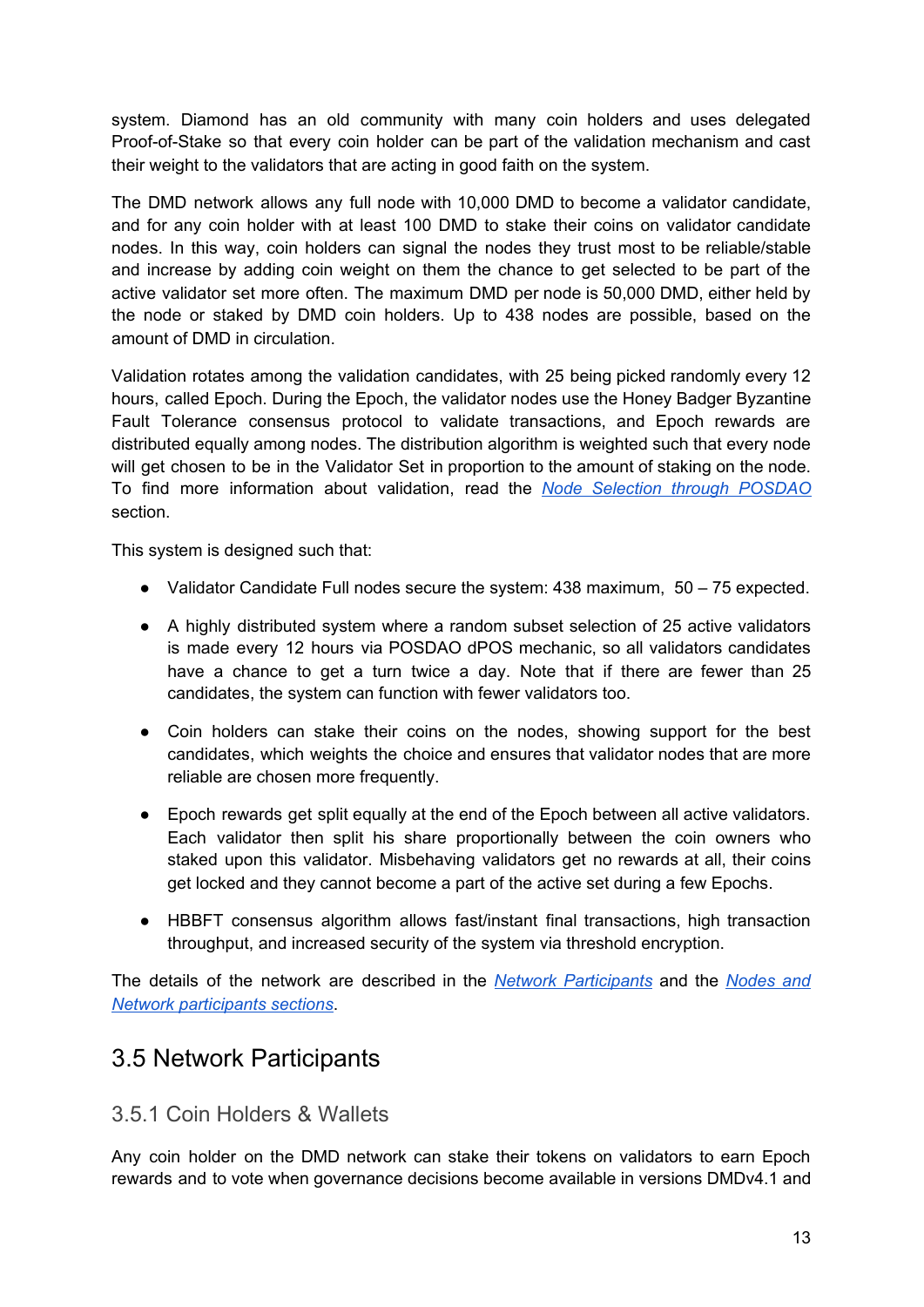onward. The staking will be available from a web-based dApp accessible for anyone with a wallet that supports a custom Ethereum style network and WalletConnect<sup>9</sup>, such as Minerva<sup>10</sup>, Metamask<sup>11</sup>, or MyEtherWallet<sup>12</sup>. Anyone with DMDv3 must upgrade to a new wallet and claim DMDv4 as described in *the [Migration](#page-30-0) from DMDv3 to DMDv4 section*, and then they can easily participate in the securing and governance of the network.

## <span id="page-14-0"></span>3.5.2 Validators

DMD Diamond v4 utilizes validators for the transactions, as per the HBBFT protocol. Each elected (active) validator receives an equal share of Epoch rewards for cooperative contributing to block creation and validating the transactions and compute smart contract executions on the DMD blockchain in a defined timeframe (one Epoch), each active validator shares the rewards among themselves and their delegates. The validation process has been described in detail in the *Secure [Consensus](#page-12-2)* section.

Block rewards for active validators and delegates on them are split proportionally according to the number of coins staked for that validator. However, the minimum to the validator will be 30% of the block reward. If the validator's share of the staked coins is less than 30%, the validator gets 30% and the rest 70% is distributed among the coin holders proportionally according to their stakes.

Validator candidates require:

- Full node installation of the DMDv4 chain on a Linux server with the DMD version of Open Ethereum which include the DMDv4 extensions including HBBFT/POSDAO and the proper configuration
- Internet with Static IP address and a reliable 24/7 uptime.
- Minimum collateral of 10,000 DMD (from validator candidate owner), maximum 50,000 DMD can be staked on one validator candidate (combined from the owner and others who stake on top of his node).
- Link to address of the node that delivers the work.
- The validator candidate registration and collateral locking through the POSDAO dApp.

Note that the node address is not the same as the address where the coins are coming from. Validator candidates re-stake the coins they earn as rewards. Validator candidates and dPOS stakers on top of them can adjust (deposit or withdraw) staked coins anytime (inside the allowed range) and the change (transaction of coins) happens at the next Epoch (12 hours).

POSDAO whitepaper refers to validators and all dPOS staker on top of him as a mining pool. DMD Diamond prefers the terminology validator candidate because no mining is conducted in the DMD network and the word mining is misleading.

<sup>9</sup> https://walletconnect.org

<sup>10</sup> https://lab10.coop/projects/minerva-digital-wallets/

<sup>11</sup> https://metamask.io

<sup>12</sup> https://www.myetherwallet.com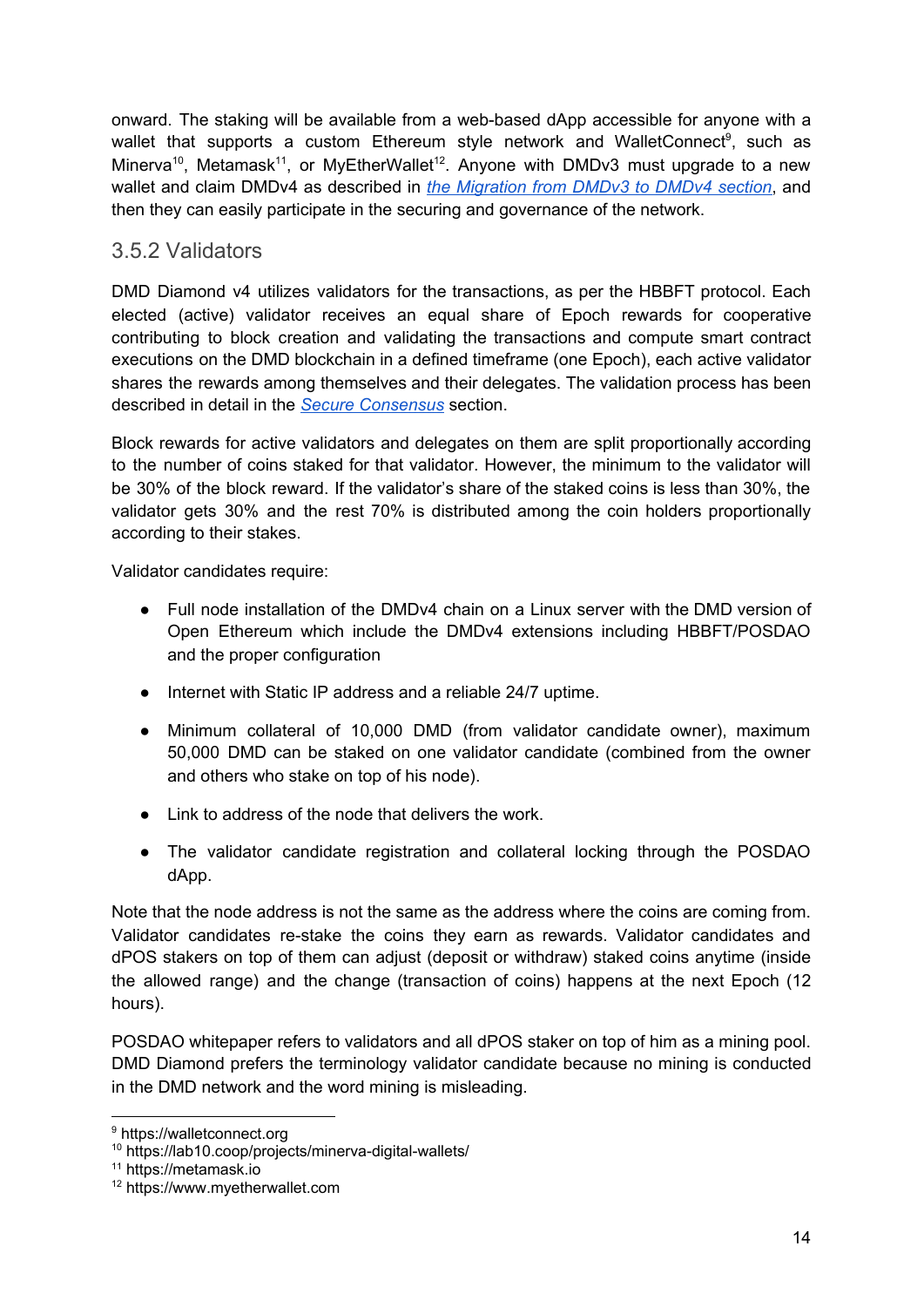Find more details on how POSDAO works and how validators are selected in the [Node](#page-19-0) Selection through [POSDAO](#page-19-0) section.

## <span id="page-15-0"></span>3.6 Governance

The DAO Governance module is a weighted voting module that allows validators to vote for system changes, upgrades, and other proposals and optionally approve requested funding from the DMD DAO governance funding pot.

*Important: DAO Governance and POSDAO are different things. DAO Governance is a manual smart contract powering the decision-making tool to vote over proposals, POSDAO is an automated smart contract to support a fair and decentral election of active validators. POSDAO is an essential part of Mainnet launch 4.0; DAO governance is part of the first planned big upgrade 4.1.*

Only validator candidates registered on the permissionless network can vote in the DAO, but coin holders can stake their DMD token with any validator candidate they choose and change their affiliation at any time, with the change taking place when the Epoch changes. To stake, coin holders use a web interface or the interface of a compatible wallet that can connect to a customized Ethereum-like network and interact with dApps via WalletConnect. All voting and staking take place without the need for the full node. The validator votes on behalf of all coins that are delegated to the validator. This way, distributed governance is enabled through delegated Proof-of-Stake.

All proposals and voting are public and transparent. This is important so that participants can delegate their stake to the validators that are voting aligned with their interests.

### <span id="page-15-1"></span>3.6.1 Proposal cycles

The proposals submitted to the DAO will be discussed ongoingly and any community member can participate in the discussion. There will be a fee associated with submitting a proposal for a vote to avoid malicious attempts to disrupt the process with spam requests. Proposals of any type can be accepted: code changes, requests for funding, or any type of written proposals to the community. On a regular monthly basis, the validator candidates will take a vote on the open proposals and funds will be allocated from the DAO pool accordingly. The monthly cycle will allow 2 weeks of deliberation and feedback and 2 weeks for voting.

## <span id="page-15-2"></span>3.6.2 DAO Voting Change Decision by Validator

Validators are able to change their decision. Delegates should monitor their validator voting behavior and to switch to a validator that doesn't change his opinion at the last minute. We encourage validators to make decisions early and stick with them, in order to attract further delegates who search for predictable voting results. Validators are encouraged to vote early in order to display their opinion by voting for an option in a proposal. Delegates are encouraged to stake their funds on active validators that vote according to their preference.

It is possible to change a vote during the 14-day voting period and the change will be transparent — so validators are encouraged to explain why they change the vote to provide that those who staked should have a chance to either agree or move their stake to another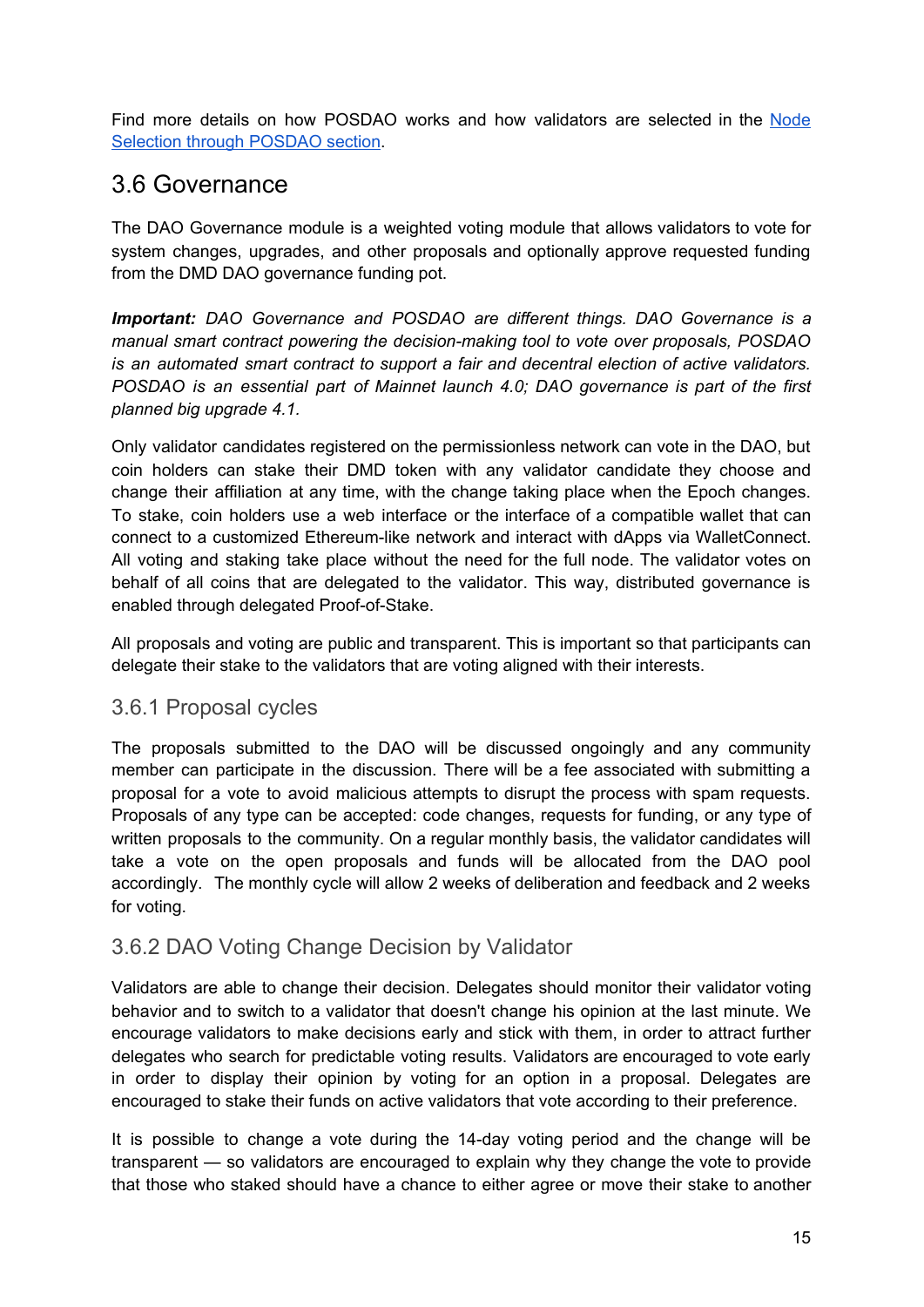validator. Delegates whose validators are inconsistent in their voting behavior are likely to switch to another validator.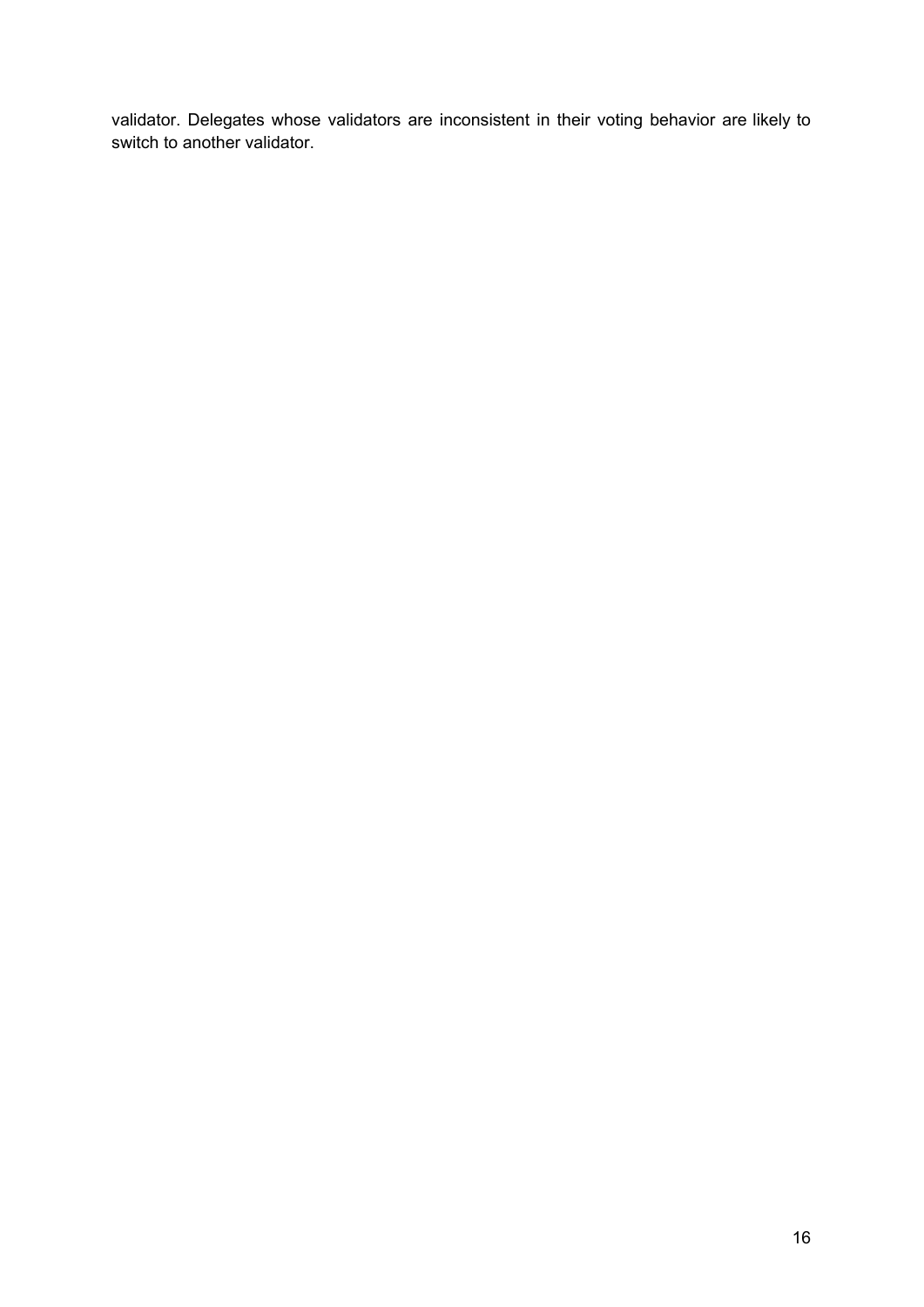# <span id="page-17-0"></span>4. Technology

## <span id="page-17-1"></span>4.1. The Components of DMD Diamond v4 Blockchain

The DMDv4 is based on an Open Ethereum node client software with EVM abilities customized by the DMD team. The team has added the ability to support the implementation of the Honey Badger Byzantine Fault Tolerant consensus protocol combined with the implementation of a POSDAO, a dPOS-like mechanic to choose the active validator nodes that create a higher level of decentralization than fixed consensus node protocols. The repository for DMD can be found on GitHub<sup>13</sup>.

Diamond DMDv4 uses a suite of technologies that integrate the latest proven technologies, allowing for fast transaction times, full smart contract support, and on-chain governance. In this version of DMD, coin holders can take part in the governance and staking mechanisms without running a full node as described in the *Network [Participants](#page-13-0) section*.

The components of the DMD blockchain include:

- Ethereum Virtual Machine (EVM) based on Open Ethereum is responsible for executing the smart contracts. See the Bytecode article for more information about the  $EVM<sup>14</sup>$ .
- A smart contract language code used by programmers is used to create smart contracts. DMDv4 is a Turing-complete solution that allows the development of any kind of dApp that can be supported on the blockchain. The DMDv4 supports Solidity and the other languages that are supported by the Ethereum blockchain.
- Node selection, in this case, is based on POSDAO for the selection of nodes for validation in HBBFT. The core code is a set of smart contracts that determines the default functionality of the DMDv4 blockchain. The POSDAO is what makes the blockchain work true decentral by random rotation of power, staking upon different validators and distributing rewards between the active participants, both stakers and validators.
- When the DAO Governance structure is implemented, POSDAO supports it via providing the voters' weight (total staked coins on a validator candidate) which allows the coin holders to vote for (and potentially have automated implementation of) changes such as block gas limit and minimum gas fees and similar changes in the network.
- The consensus mechanism, in this case, the Honey Badger Byzantine Fault Tolerant (HBBFT) protocol, determines the transaction validation rules. HBBFT is used in combination with a POSDAO election of nodes for distributed and secure transaction validation.

<sup>13</sup> https://github.com/DMDcoin

<sup>14</sup>https://www.bitrates.com/guides/ethereum/what-is-the-unstoppable-world-computer#:~:text=The%20 Ethereum%20Virtual%20Machine%20(EVM,then%20compiled%20to%20EVM%20bytecode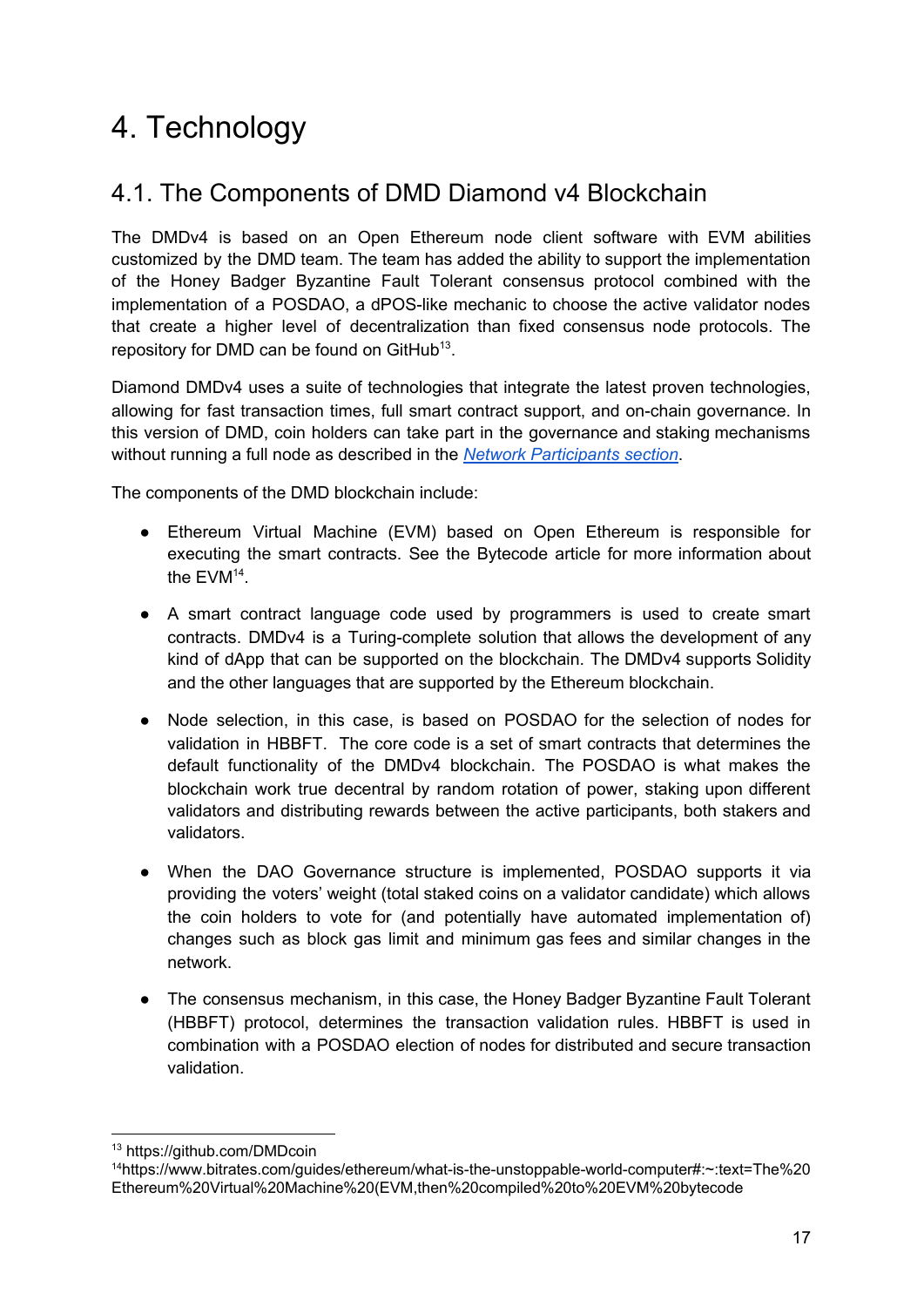- Open Ethereum full nodes serve as nodes responsible for creating transactions, writing data to the chain, executing contracts, and communicating with other nodes on the network.
- Compatibility with Browser or APP clients which manage user keys to interact with the blockchain and may provide additional blockchain-based services including swapping, NFT mechanics, self-sovereign identity, etc. These clients with WalletConnect ability allow the interaction with the POSDAO smart contract and its graphical user interface dApp.



#### Node software layer

(running on each full node)

- Based on Open Ethereum
- Adapted by DMD Diamond to utilize the HBBFT library
- Allows for DMD specific interactions with the contract layer

#### **EVM contract layer**

(DMD on-chain contracts)

- HBBFT POSDAO contracts adapted by DMD for the platform needs and specifications
- Claiming contracts
- DAO governance contracts (planned for DMD release 4.1)

#### dApp layer

(decentral software that interacts with blockchain and contracts)

- Claiming dApp
- POSDAO staking dApp
- Key management and blockchain  $\bullet$ interaction dApps (also known as wallets)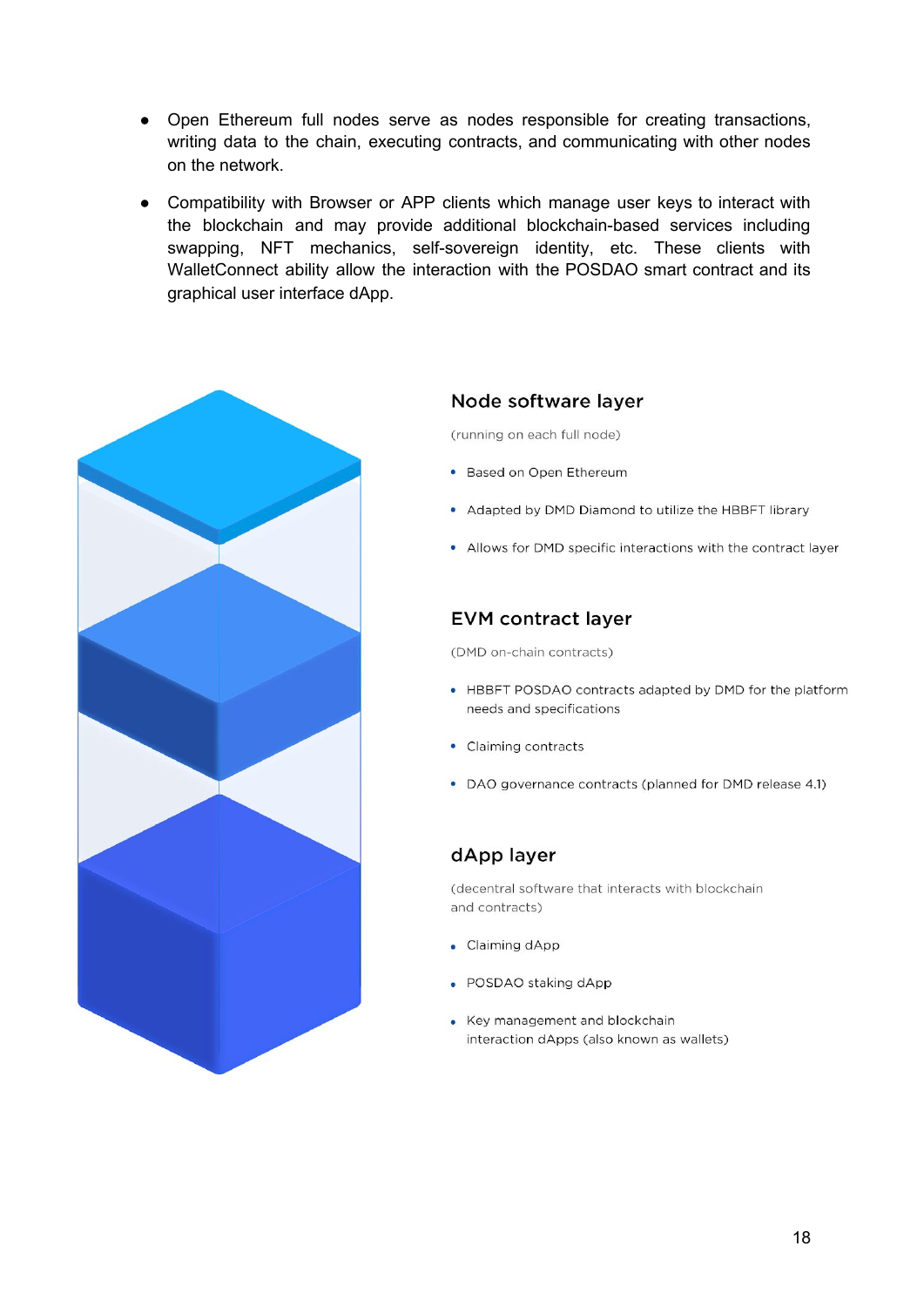## <span id="page-19-0"></span>4.2 Node Selection through POSDAO

The Proof-of-Stake Decentralized Autonomous Organization (POSDAO) algorithm is designed to create a decentralized consensus for public blockchains, based on a voting mechanism to elect the active nodes (validators) that participate in block creation. POSDAO provides a leaderless structure that incentivizes validators to act in the best interests of the network.

The following picture shows the leaderless block authoring architecture, with POSDAO selecting the validators, and then the validators approving the transactions and receiving the Epoch rewards.



*Pic.1: Staking, Validation, and Rewards in DMD Diamond v4*

DMD uses HBBFT as a cooperative consensus algorithm to overcome the issues of slow transaction time and limitations of competitive consensus protocols, but HBBFT requires a low maximum of 25 validator nodes (in the DMD implementation) to take advantage of these improvements. However, the permanent distribution of power in a network of 25 static nodes is not adequate. To solve this, DMD uses a POSDAO implementation in order to select the nodes that will act as active validators every Epoch that runs 12 hours. By electing a new subset from the candidate nodes every Epoch, POSDAO allows for the distribution over any number of validator candidates, both maintaining the speed of the network and creating a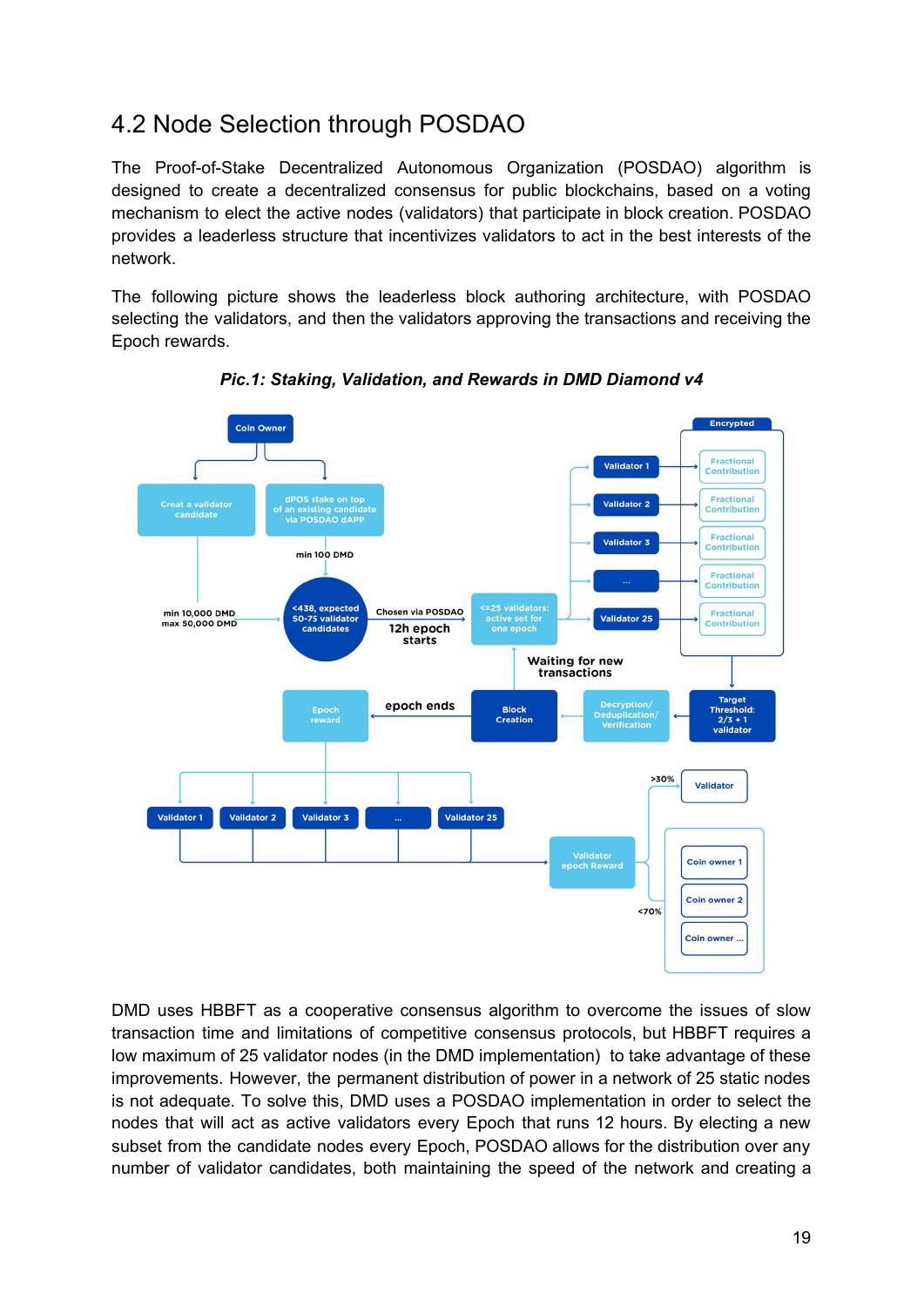fairly distributed mechanism of securing the system and earning rewards. Note that chances of being selected are increased for nodes that are most trusted, represented by the number of coins staked on top of them.

In DMD, a cap of 438 validator candidates possible because of the scarcity of the DMD coins. These caps contribute to the fairness and the speed of the network. Based on the current network activity, Diamond DMD expects approximately 50 – 75 active validator сandidates competing for the active Epoch set.

A maximum staking ceiling of 50,000 DMD ensures that there is no possibility to buy one's way in or collude to become more powerful than other validators on the network. The maximum staking amount also makes sure that even candidates with a minimum stake of 10,000 DMD have a chance to get into the active set and POSDAO dPOS stakers can increase that chance by supporting smaller candidates via staking on them.

POSDAO is a highly secure mechanism with protections against breaches, outlined in detail in the POSDAO whitepaper<sup>15</sup>. Participants stake coins to protect the network via electing reliable and stable nodes to take part in the active HBBFT consensus Epoch. Staking tokens allows the participants to earn rewards and take part in on-chain governance.

## <span id="page-20-0"></span>4.3 Consensus Mechanism

## <span id="page-20-1"></span>4.3.1 Lightweight Consensus Mechanism

The move from Proof-of-Work to a lightweight consensus mechanism is an essential improvement in blockchains and is being undertaken in the Ethereum network as well as in newer blockchains. Proof-of-Work is reliable but it has proven inappropriate for the long-term health of blockchains for three reasons:

- high carbon footprint;
- potentially limited throughput;
- and high transaction costs.

For all these reasons, DMDv4 adopts a PoS protocol. To learn more about the energy efficiency of PoS versus PoW blockchains, read the Artis blog article that shows the numbers that are relevant for DMDv4 as well<sup>16</sup>.

PoW protocols require specialized hardware requirements for running a hardware node, particularly because of the competition to make an income from mining. Without specific mining equipment expertise and very cheap electricity, it's impossible to become profitable. Staying profitable in the PoW mining world means rapid hardware upgrades, increasing waste, and environmental damage. Blockchains developed today no longer consider PoW to be a viable solution. Proof-of-Work blockchains are notorious for their wasteful and unsustainable energy consumption. For further reading see *Bitcoin's Growing Energy Problem*<sup>17</sup> and *Decarbonizing Bitcoin* 18 .

<sup>15</sup> https://papers.ssrn.com/sol3/papers.cfm?abstract\_id=3368483

<sup>16</sup> https://lab10.coop/blog/artis-energy-efficiency/

<sup>17</sup> https://www.cell.com/joule/pdf/S2542-4351%2818%2930177-6.pdf

<sup>18</sup> https://www.sciencedirect.com/science/article/pii/S2214629618301750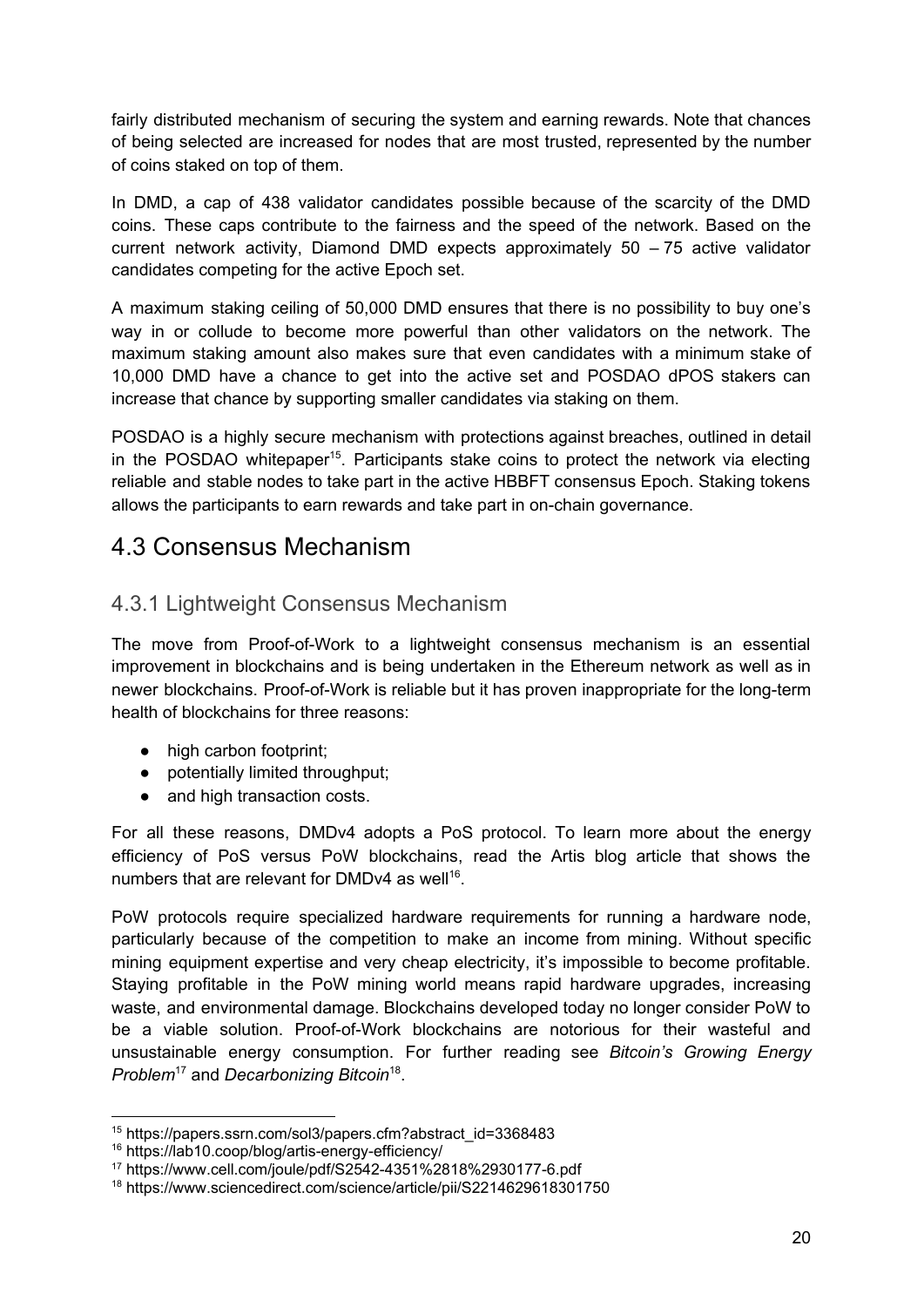Another disadvantage of PoW protocols, such as Nakamoto consensus, is that they do not produce block finality. In other words, blocks may be mined at the same time by several miners, resulting in a temporary dual-chain state. This can result in long waits before a transaction is verified, high and static block times, and transactions can be removed altogether if they only exist on the short chain. As a result, these blockchains are notorious for the high incidence of forking due to this competitive consensus algorithm. DMDv4 prevents forking by completely eliminating this problem by utilizing a cooperative consensus which allows dynamic extreme low block times if there is a demand on the network and long times without blocks if there is no demand.

Instant transaction finality is a particularly critical feature for high-value financial systems, such as exchanges and other DeFi applications. For developers of any type of finance application, this feature makes DMDv4 superior to other blockchains.

In Proof-of-Stake, anyone in the network can participate in the network security and governance, and PoS is being used in more recent blockchains, but PoS is still a competitive algorithm and it doesn't guarantee the performance that the Diamond DMD team was seeking. Therefore, DMDv4 uses the Honey Badger BFT protocol which achieves consensus without competition, sharing rewards among validators, again making this a more distributed and democratized network. The combination of HBBFT with the validator selection mentioned above is the key to achieving high performance and highly distributed governance without any trade-offs or compromises.

## <span id="page-21-0"></span>4.3.2 Honey Badger BFT Protocol

DMDv4 includes the adoption of the best-proven consensus algorithms to date, the Honey Badger Byzantine Fault Tolerant (HBBFT) protocol.

DMD Diamond v4 is implementing the HBBFT protocol for faster throughput, higher security, dynamic block times, robustness, and elimination of orphan blocks and forking potential. HBBFT allows nodes in a distributed environment to use an asynchronous methodology to reach consensus on transactions.

As stated in the Honey Badger BFT whitepaper 19 : *"In fact, Bitcoin provides terrible performance by distributed systems standards: a transaction takes on average 10 minutes to be committed, and the system as a whole achieves throughput on the order of 10 transactions per second. … the demand for robustness is often closely related to the demand for decentralization— since decentralization would typically require the participation of a large number of diverse participants in a wide-area network."*

With Honey Badger BFT, block finality is immediate, and transactions can be confirmed within seconds. No mining is necessary to run HBBFT, and the protocol requires a small pool of validators. DMDv4 uses a subset of 25 active validators that are selected from the pool of all valid validator candidates every 12 hours (Epoch).

The ⅔ +1 validator threshold encryption (this means a stable over two-thirds majority of the active validator set is needed (to wait on the last contributing (slowest) node is not required) allows for very fast validation and low transaction fees. Rotating the validators as described

<sup>19</sup> https://eprint.iacr.org/2016/199.pdf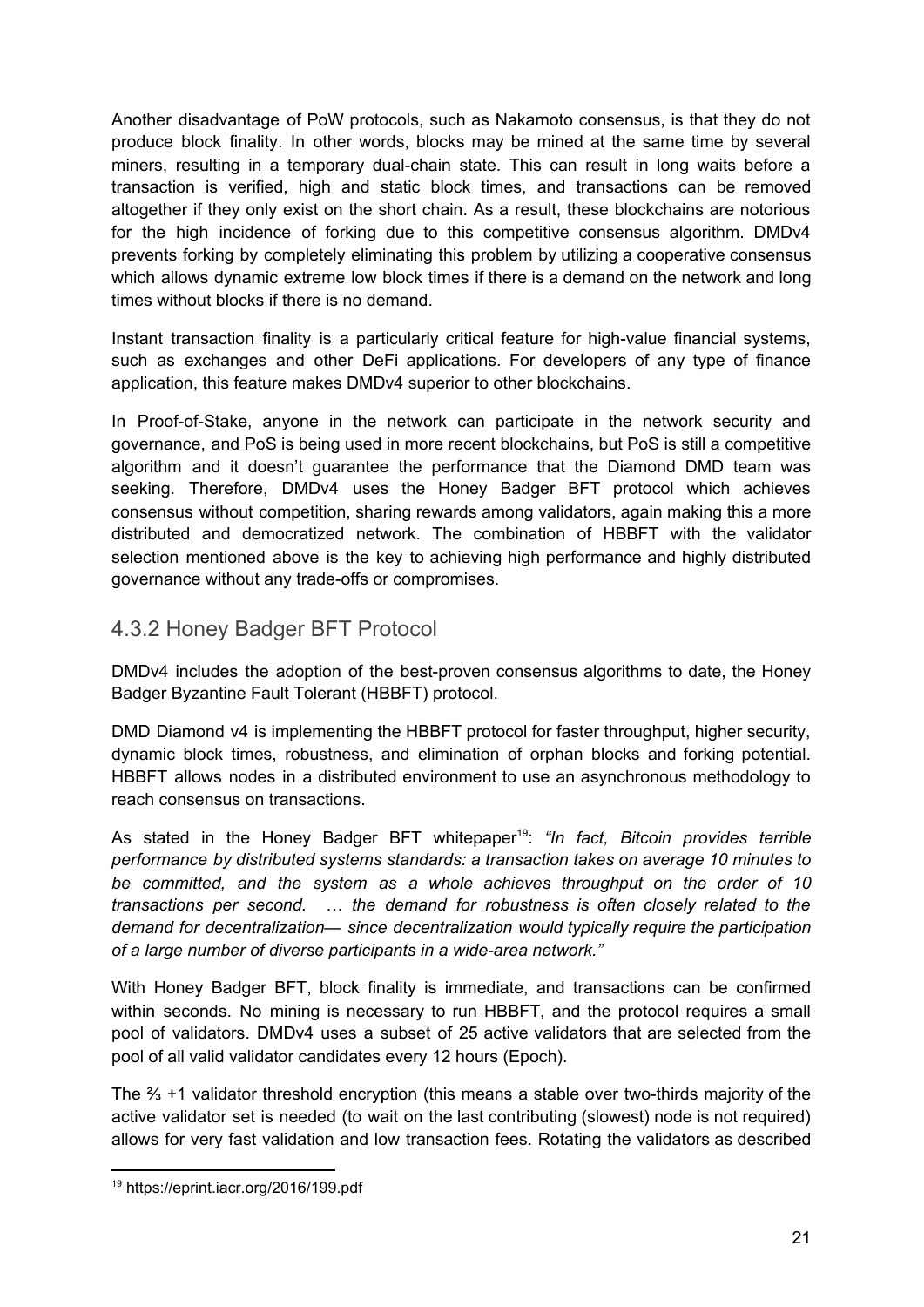in the *Node Selection through [POSDAO](#page-19-0)* section ensures that there is no centralization and that many full nodes in the network have the opportunity to serve as validators.

To get the complete details on HBBFT, read the original Honey Badger Byzantine Fault Tolerance whitepaper as well as the following articles:

- $\bullet$  HBBFT Introduction<sup>20</sup>;
- $\bullet$  How HBBFT Works<sup>21</sup>;
- Threshold Cryptography & HBBFT $^{22}$ .

### <span id="page-22-0"></span>4.3.2.1 The HBBFT Main Features

- **Asynchronous**, which is appropriate for a wide-scale global network.
- **Leaderless**, meaning that no one node has to declare a transaction. Instead, the validating nodes each propose a fraction of the transactions, and all nodes author the transactions simultaneously and share the block rewards.
- **Instant finality**, based on the asynchronous nature and the assumption that validator nodes have reliable and secure direct connections.
- **Censorship-resistant** based on the consensus of all validators.
- **Random number generation built-in**. Because some of the functionality of the consensus mechanism for the validation requires random number generation, the HBBFT includes an easy way to generate random numbers, making the chain particularly useful for applications that require random numbers.
- **No empty blocks are produced**. HBBFT approves blocks as quickly or slowly as needed for the blockchain. In the DMDv4 implementation, we will include a heartbeat if there is a long period (10 minutes) with no block production on the chain, but it will be a very small transaction so as not to impact the size of the blockchain.

## <span id="page-22-1"></span>4.3.2.2. HBBFT Features to Guard Against Attacks

Even when there is heavy traffic, messages can be delivered asynchronously, so information is not lost. Even if a malicious actor is trying to overload the network, or a particular dApp is experiencing a spike for some reason, the network will continue to function, delivering messages as it can.

Validators must reach an agreement on transactions while they are encrypted so that no validator can censor particular messages. The contents of the transaction are decrypted only

 $20$ 

https://www.xdaichain.com/for-validators/consensus/honeybadger-bft-consensus/building-honey-badg er-bft-part-1

<sup>21</sup>

https://medium.com/poa-network/poa-network-how-honey-badger-bft-consensus-works-4b16c0f1ff94 <sup>22</sup>https://www.xdaichain.com/for-validators/consensus/honeybadger-bft-consensus/honey-badger-bft-a nd-threshold-cryptography-part-3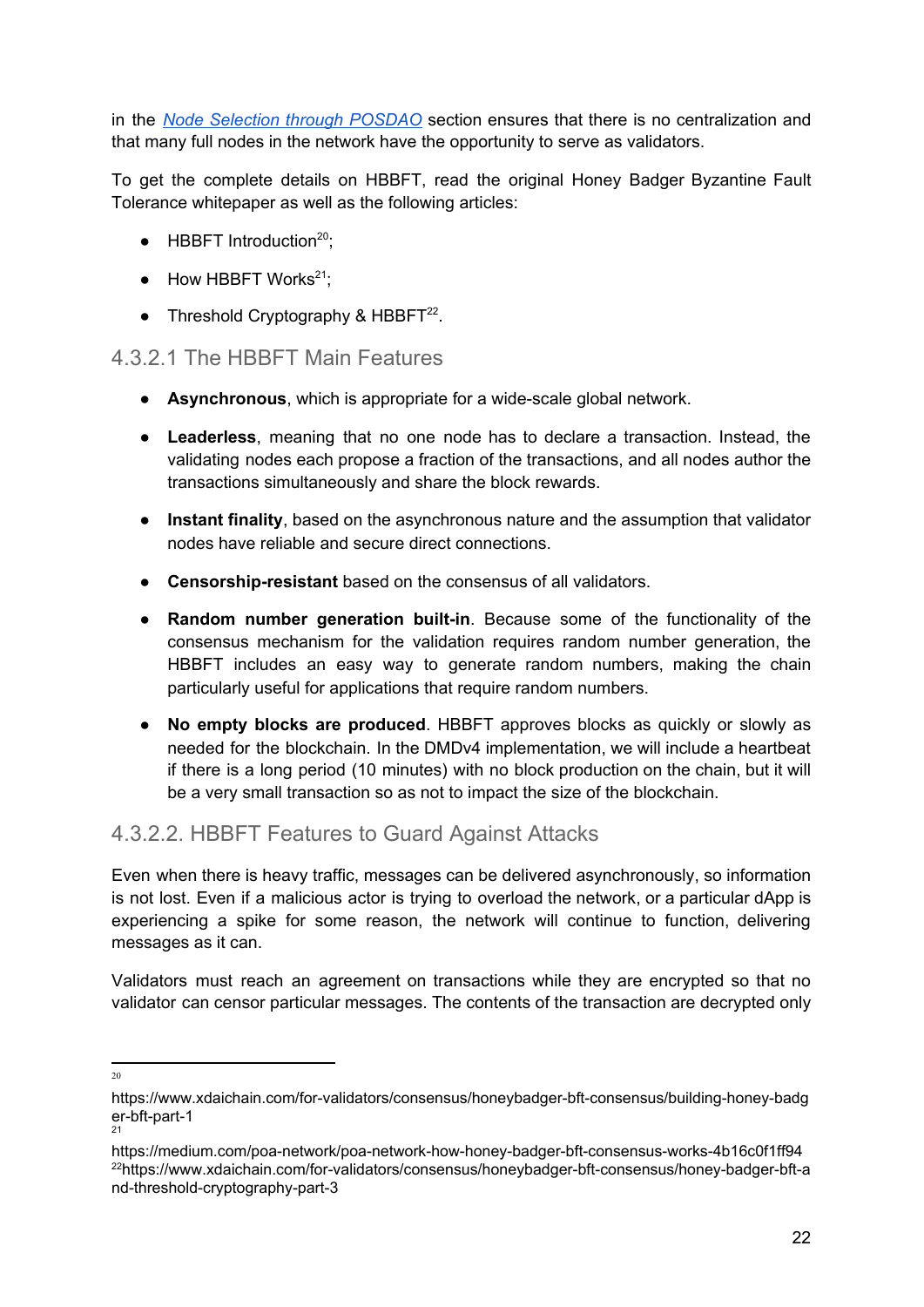after consensus is confirmed, preventing malicious nodes from selectively approving messages, because the validators can't know what is in a transaction before they approve it.

Malicious nodes can be identified and are reported through a fault log. Networks can then decide the best methods to remove them.

## <span id="page-23-0"></span>4.3.2.4 Instant Block Finality

The HBBFT protocol provides instant block finality. A block is only produced after the transactions have been finalized by the validating nodes in the network. If a block is signed by the validators, it is finalized, even if it is the latest block. This prevents transitory forking and creates an immutable, immediate ledger of transactions.

#### <span id="page-23-1"></span>4.3.2.5. Block validation

HBBFT relies on the following assumptions:

- A secure connection between every agent performing a transaction.
- Trusted nodes as reference points, so that agents can always refer to trusted validators and full nodes as reference points $^{23}$   $^{24}$ .
- Agreement of 2/3 of the nodes for consensus, rather than 51%.
- Unbounded buffers for nodes.
- Approval of transactions does not have to follow a strict synchronous timing, as long as the consensus threshold is reached.
- Triggers for the consensus finding process are set with the blockchain implementation.

Implementation of HBBFT requires a small number of validator nodes with persistent and reliable secure connections between them. DMDv4 uses 25 validator nodes in an active set, which rotate every 12 hours (Epoch). More details about validators can be found in the *Node Selection through [POSDAO](#page-19-0)* section.

Triggers that are set in DMDv4 for block validation are:

- **Block agreement process**: HBBFT consensus is based on a list of transactions proposed by the acting validators. The validators collaboratively sign the block using threshold signatures.
- **RNG (Random Number) Generation**: HBBFT includes a mechanism for choosing the validators using a secure random selection mechanism. This ensures that validators are selected from the validator candidate pool in a fair and secure manner. A nice side effect such RNG numbers can be used by other blockchain applications that need true randomness without the need to have an own RNG engine.

<sup>23</sup> https://eprint.iacr.org/2016/199.pdf

<sup>24</sup> https://github.com/poanetwork/hbbft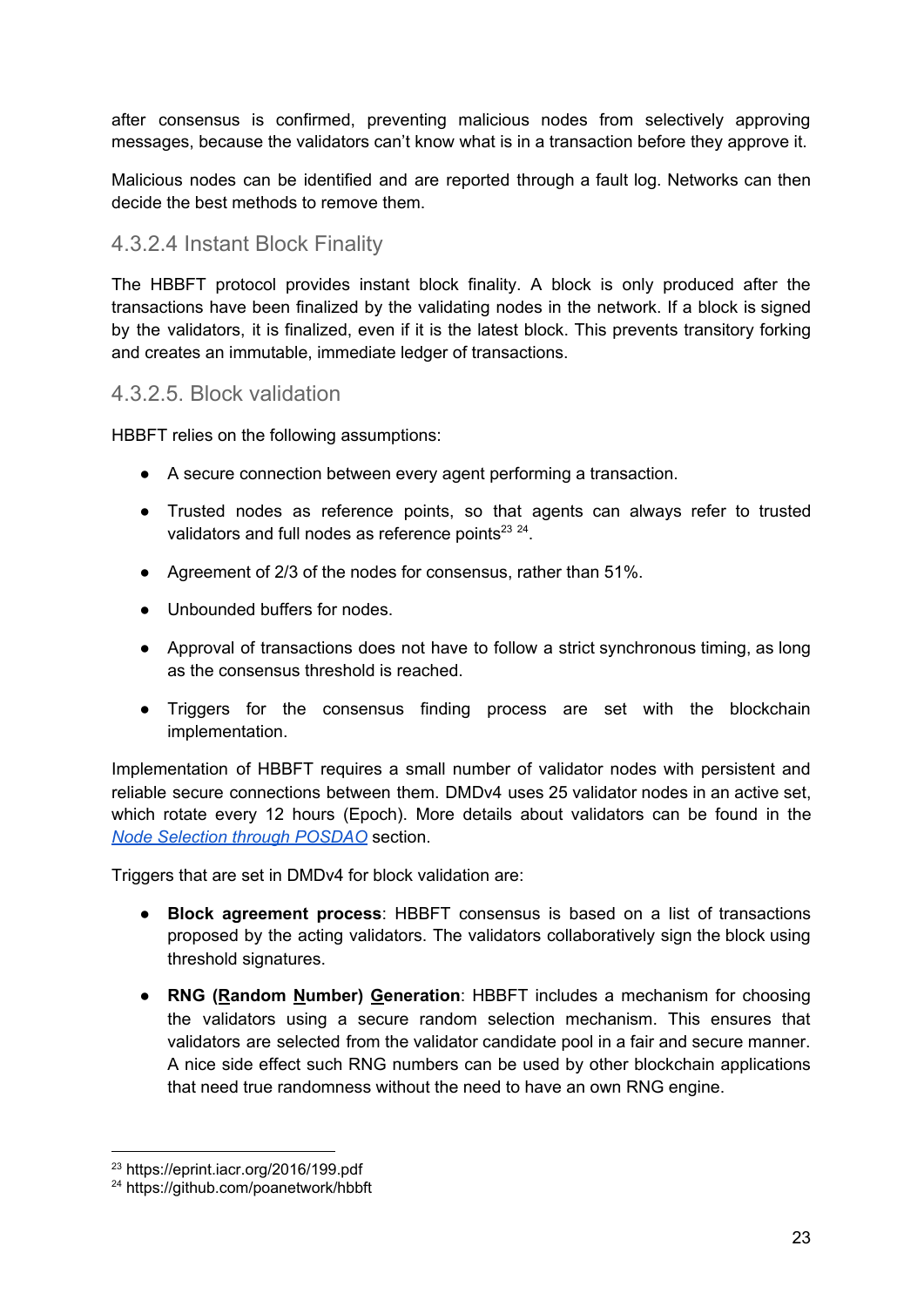- **Block validation**: Blocks sealed with a threshold signature need to be accepted, so the current validator set needs to match the threshold signature with the validator set master key.
- **Block creation**: New blocks are created as soon as the transactions for the previous block are initiated, even if the full block was not approved yet by all validators. This asynchronous immediate block creation mechanism translates into faster transaction times.
- **Governance contract interaction**: OpenEthereum uses POSDAO to change the validator set between Epochs, and reports malicious validator behavior if detected.
- **Validator set changes/key generation**: For the transition of the validator set, threshold keys are generated on-chain for the new validators through a smart contract.
- **Networking**: HBBFT requires direct contact between all validators in the active validator set.
- **Network startup**: Items must be added to the chain specification so they are included in the genesis block. This includes compiled governance contracts and the public master key. In addition, corresponding key shares must be distributed to initial network validators (this may be accomplished outside of the network) prior to network start.

<span id="page-24-0"></span>The one-second minimum block time is in fact a one second waiting time after a block is finished before starting the creation of another block to minimize the delay between the broadcast of a transaction and inclusion in the chain. When there is a heavy network load, it's possible that the block could take longer than 1 second, so there is no guarantee of immediate processing of the block. In other words, the minimum threshold for starting a block is 1 second. The maximum is 10 minutes because the chain creates a heartbeat block if there are no transactions for 10 minutes.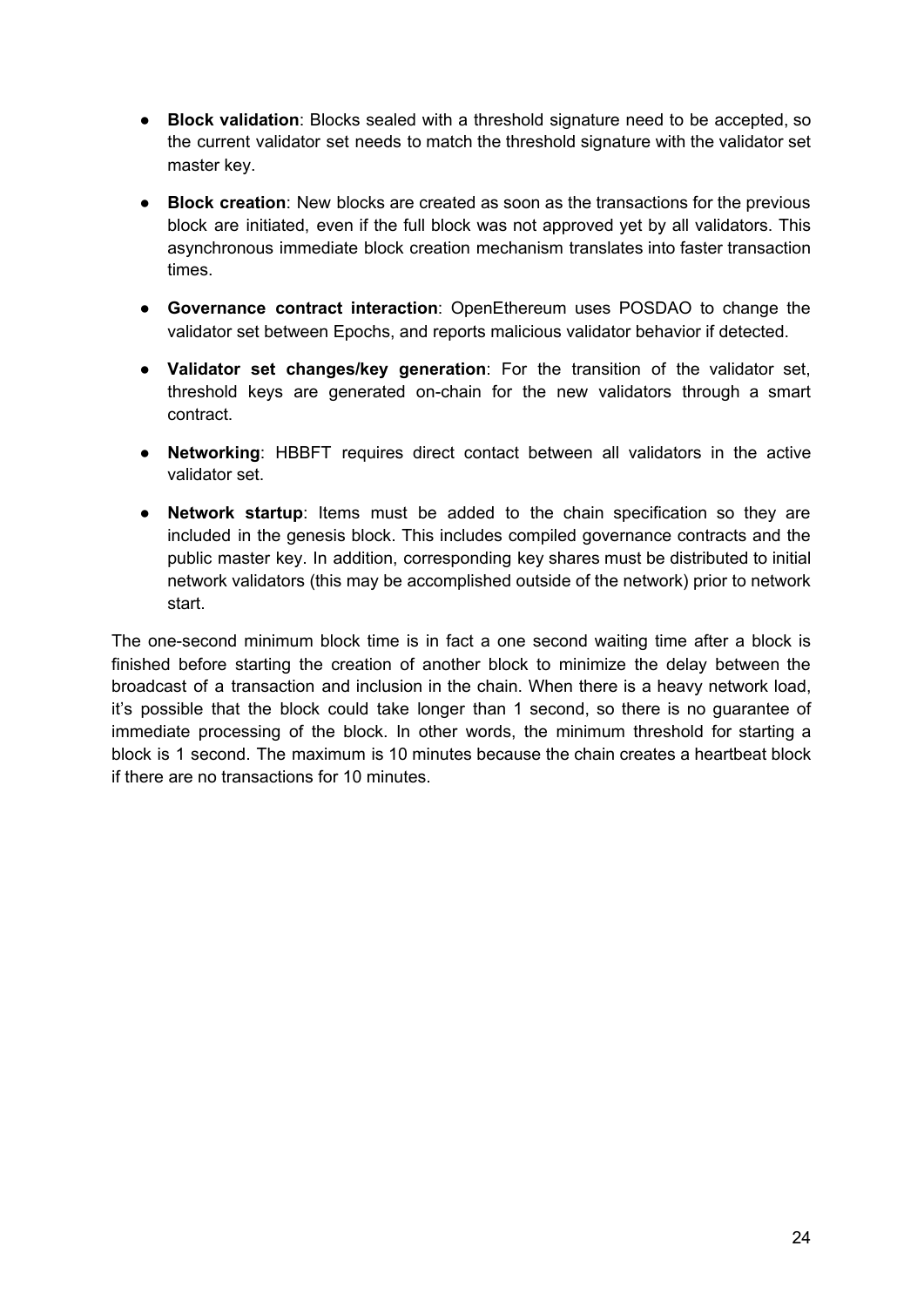## <span id="page-25-0"></span>4.4. Nodes and Network Participants

Diamond DMDv4 participants can potentially be one of three types:

- **Ethereum client wallet (participant)**. Any wallet that supports custom Ethereum networks and Walletconnect allows DMDv4 token holders to participate in staking and voting by choosing a validator candidate.
- **Full Node**. A full node includes an EVM, the POSDAO codebase, and the full Diamond DMDv4 blockchain.
- **Validator Candidate Node**. A Full Node can become a Validator Candidate by installing the validator candidate software and staking a minimum of 10,000 DMD. Other coin holders can stake their coins on a validator candidate, up to a maximum of 50,000 DMD. The upper limit prevents the concentration of power. Validator candidates are chosen in every Epoch to be validators, in proportion to the amount of staking they have on the node.

Nodes must run on the Linux operating system (or a System that allows execution of Linux software (e.g. Windows subsystem for Linux). Read more on the validator requirements in the *[Validators](#page-14-0) section*.

It is possible to hold DMDv4 coins without staking or participating actively in the network.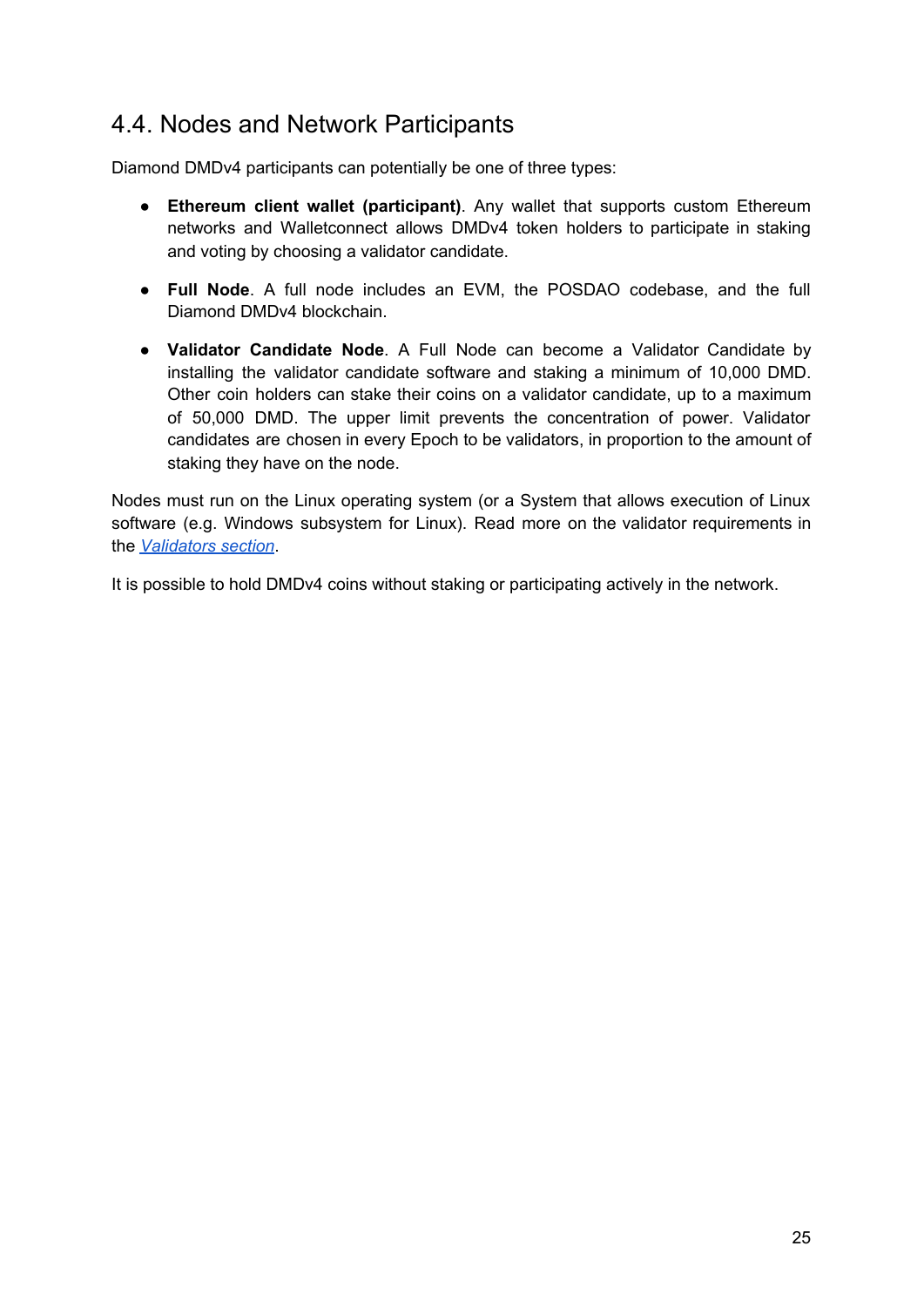# <span id="page-26-0"></span>5. DMD Coin Economy

## <span id="page-26-1"></span>5.1. DMD Coin Features

The functions of the DMDv4 coin include:

- On-chain governance.
- Network security.
- Payments.
- Network fees and deployment of smart contracts.
- DMD represents a limited and constant-size resource that has reward earning abilities.
- Earning rewards for active coin usage as a validator or dPOS staker aimed at protecting the blockchain.

In addition, DMD is highly distributed, being held by a large number of smaller investors rather than concentrated in the hands of a few. Following is the distribution of DMD tokens from Block explorer as of December 2020, showing the highly distributed nature of the token holdings, with less than half of the tokens being held by the top 100 people in the network<sup>25</sup>.

#### *Table 3: DMD coins distribution among holders*

| <b>Top N addresses</b> | <b>Holdings</b> | Percentage |
|------------------------|-----------------|------------|
| Top 10                 | 480,302 DMD     | 13.57%     |
| <b>Top 100</b>         | 1,703,542 DMD   | 48.13%     |
| Top 1000               | 3,445,514 DMD   | 97.35%     |
| All 11160              | 3,539,236 DMD   | 100%       |

<sup>25</sup> https://chainz.cryptoid.info/dmd/#!rich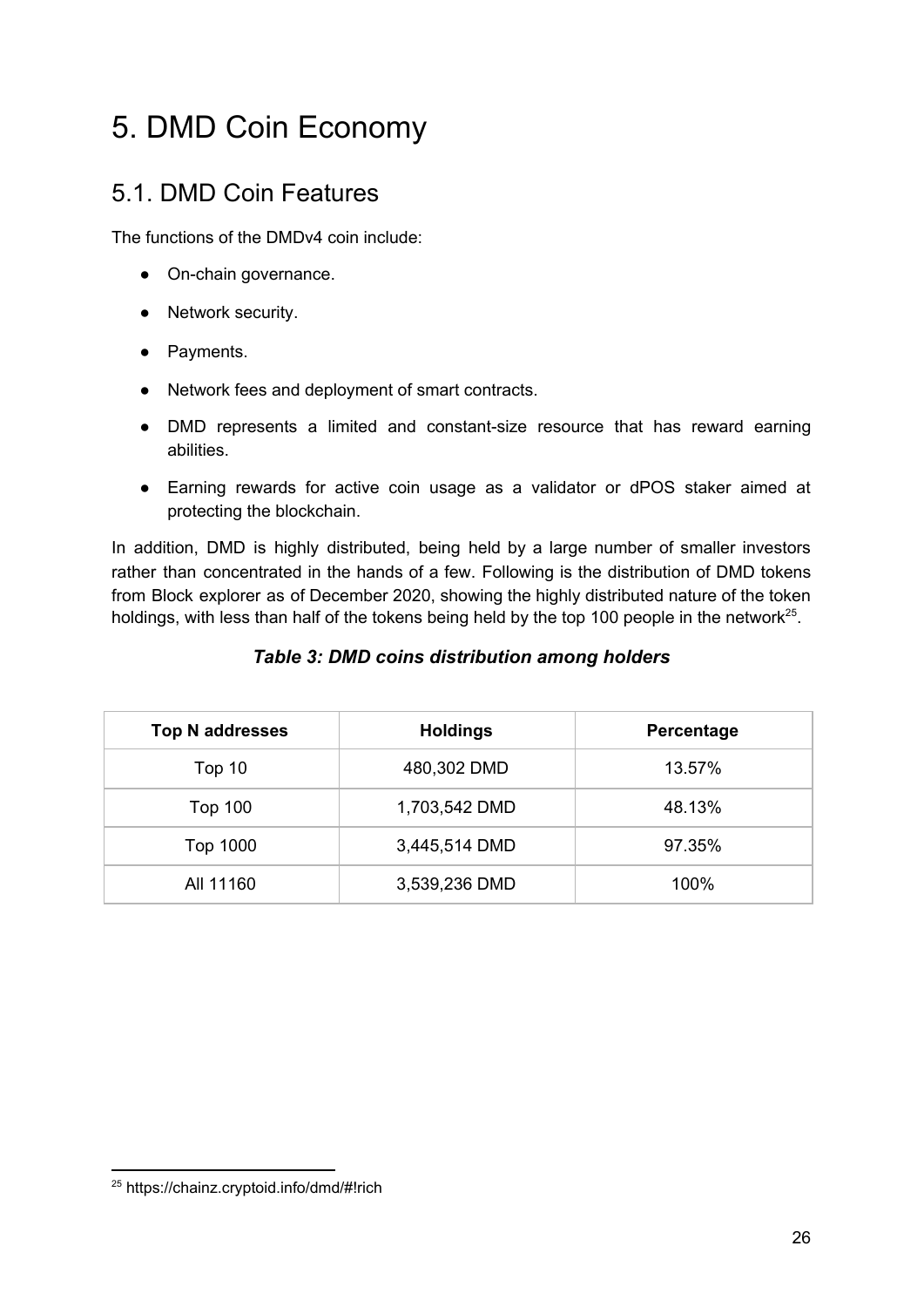## <span id="page-27-0"></span>5.2. Issuance of Tokens

Token issuance for the DMD coins has followed the original plan and continues on the trajectory outlined in the original DMD Diamond White Paper<sup>26</sup>. DMD does not issue coins based on an algorithm. Rather, all coins are created with the initiation of the blockchain and they are allocated to the DMD coin holders on a one-to-one basis. The total emission of DMD coins is 4,380,000.

#### *Table 3: Block rewards and inflation*

| DMDv1 & DMDv2     | July 13, 2013 -<br>August 2017    | In its early days, DMD had a Hybrid POW/POS mechanic<br>to roll out coins and reward nodes securing the chain.<br>Around 50% of max coins were distributed in that first 4<br>years.                                                                                                                                      |
|-------------------|-----------------------------------|---------------------------------------------------------------------------------------------------------------------------------------------------------------------------------------------------------------------------------------------------------------------------------------------------------------------------|
| DMDv3 Phase1      | September 2017 -<br>February 2018 | Block rewards for blocks $0 - 115200$ constant at 2.35<br>DMD.                                                                                                                                                                                                                                                            |
| DMDv3 Phase2      | March $2018 -$<br>August 2020     | Block rewards for blocks 134400–691200 followed a<br>decreasing curve from 2.29 DMD per block to the current<br>rate of 0.55 DMD with the correlating decrease in the<br>inflation rate                                                                                                                                   |
| DMDv3 Phase3      | September 2020                    | From Block 710400 fill block 2284800 the reduction in<br>network rewards will slow down from 0.5 DMD to 0.157<br>DMD per block, while annual monetary inflation will fall<br>from 3.5% to 0.96% within that period.<br>Release of DMDv4 will freeze Phase 3. Undistributed<br>coins will be moved to the DMDv4 delta pot. |
| DMD <sub>v4</sub> | DMDv4 release 2021                | The DMDv4 reward logic will recreate a similar curve for<br>roll out undistributed coins and add on top a unique coin<br>reinsert logic that allows for endless rewards even with a<br>small finite supply.                                                                                                               |

<sup>26</sup> https://bit.diamonds/DMD\_WP.pdf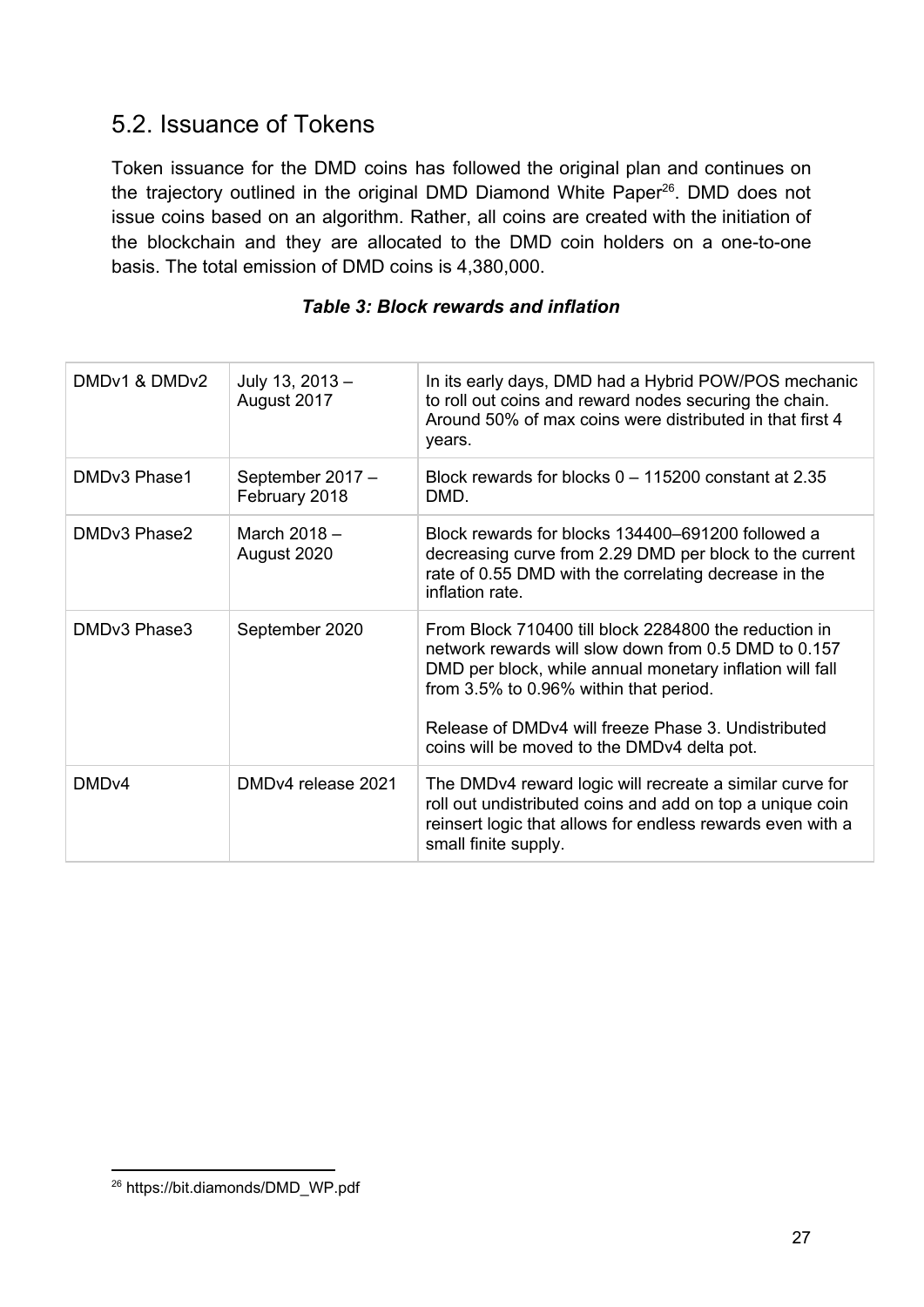



DMD Diamond's emission model was remodeled with the advent of the second iteration of the core software in 2014. It implied ever-decreasing inflation from a steep 50% APR progressively to around 1% in the years to come. The premise was based on block numbers as signposts for when to introduce changes to the monetary supply. This made it clear and intuitive when and how much the adjustment would have taken place.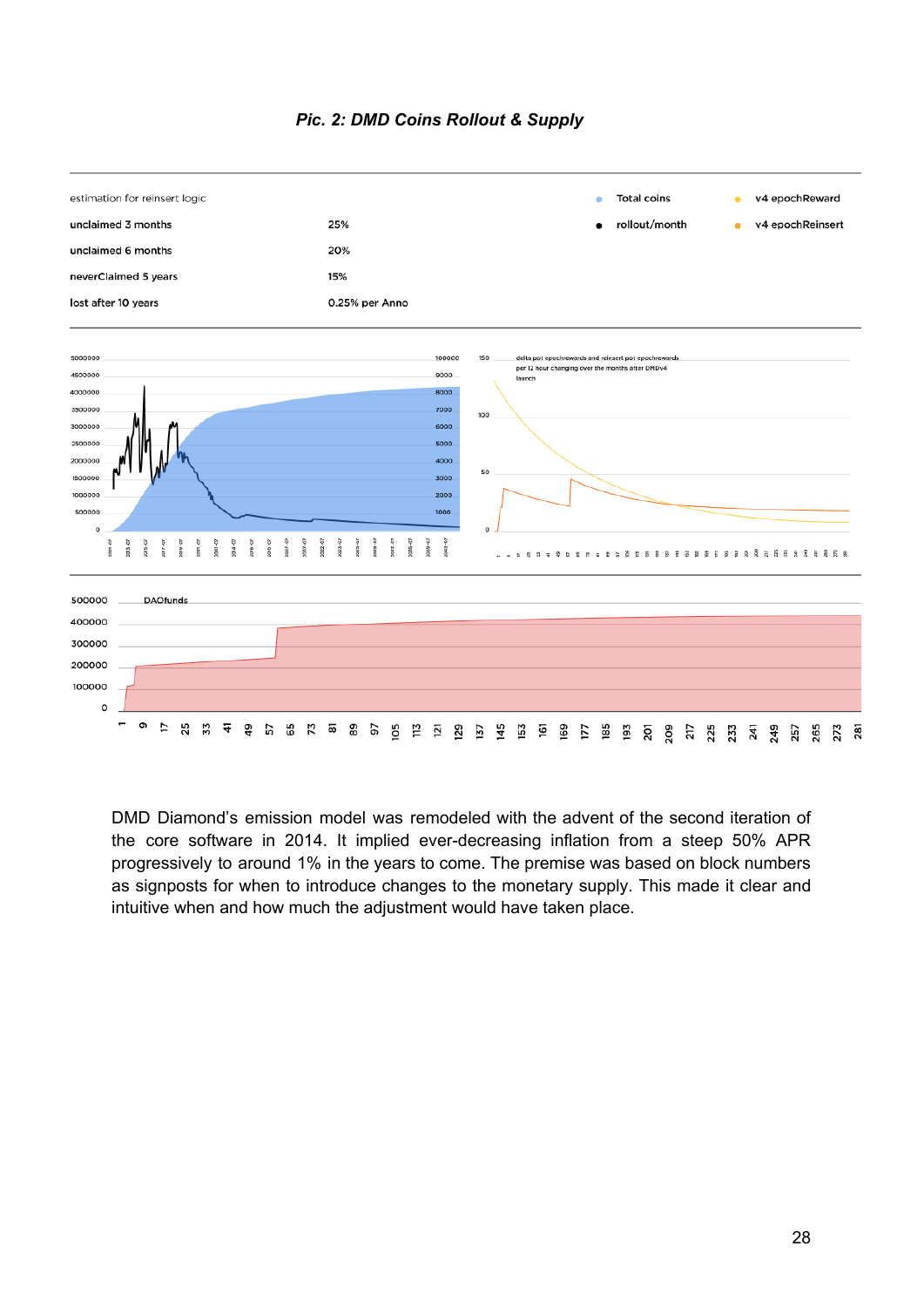



The coin rollout is the cornerstone of DMD's monetary system, however, changes to the way this new blockchain works and accounts change with DMDv4.

As a leaderless consensus, there are no blocks in a classical UTXO sense; transactions are approved as fast as they come which makes it impossible to follow a model where block numbers happen at a predefined time. The only predefined transaction is that if there is no network traffic for 10 minutes, the blockchain emits a heartbeat transaction.

To stay true to the previously arranged coin emission there will be a new way of calculating daily inflation and it ties to the way rewards are distributed among delegators and validators from Epoch rewards that are funded by delta pot and reinsert pot and governed by a sophisticated smart contract construct. More details can be found in *[Solving](#page-31-0) the Lost Coin [Problem](#page-31-0)* section.

DMDv4 release coincides with DMD going through Stage 3 of the emission model as outlined in DMDv3 White Paper where issuance of network rewards slow down from 0.5 DMD to 0.157 DMD per block, while annual monetary inflation will fall from 3.5% to 0.96% within the period of approximately 8 years.

## <span id="page-29-0"></span>5.3. Network initiation

At the release of DMDv4, all smart contracts are initiated in the genesis block, together with information about bootstrapping validators. In order to start the network, a predefined number of nodes must be selected to provide service for the duration of the initial staking Epoch. That process requires a high degree of coordination, therefore the core team serves as the technical enablers of this blockchain and will host a trusted set of DMD Diamond Foundation nodes to launch the network.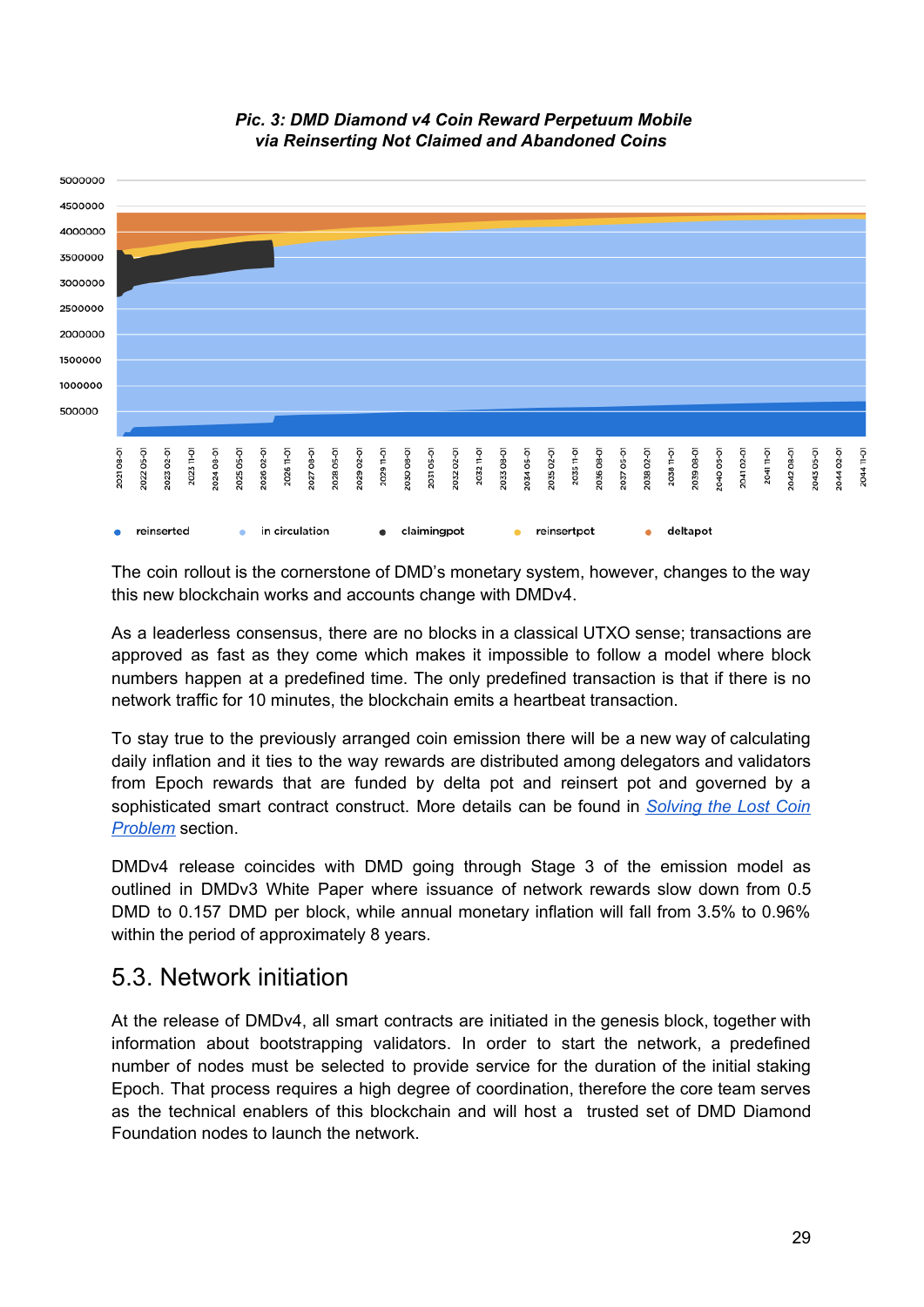There is no monetary advantage for initiating validators as their pools are empty while the reward itself is lowered.

Registration to join the new network can take place during the initial Epoch with full registration taking an effect at the next staking Epochs.

## <span id="page-30-0"></span>5.4. Migration from DMDv3 to DMDv4

All holders of DMDv3 can claim an equal amount of DMD for version 4. Claiming DMDv4 does not change anything on the DMDv3 chain, so it's not technically a swap of the coins but that the proof of ownership of DMDv3 entitles the address holder to claim the DMDv4 coins.

Following are the instructions for swapping the coins and the conditions of the coin swap.

- Set up a wallet that can accept DMDv4. Any Ethereum-compatible wallet can accept DMDv4. Minerva Wallet includes DMDv4 as one of its supported coins by default.
- Use the DMDv3 to sign a validation that you are the owner of the DMDv3 coins. Enter the address of your new wallet for claiming DMDv4 coins. The DMDv4 is sent in a 1-to-1 ratio to the new wallet.

When DMDv4 is released, the DMD Diamond team will be releasing full documentation including video documentation of how to claim the coins. Note that this is not technically a swap, because the DMDv3 chain still holds the coins, but once your address has claimed the DMDv4, it cannot be repeated with the same address again.

When you transition to DMDv4, you will also be able to stake DMD on validator nodes for the purpose of earning coins for validation, as well as for voting on proposals in the DAO that will govern the DMD chain. After the transition, the Diamond DMD team will no longer provide any support for the DMDv3 blockchain. DMDv3 is open source, so it is feasible for anyone who wishes to maintain the legacy code to do so.

To eliminate inactive users and lost coins, there will be a claiming period under which your DMDv4 coins need to be claimed in order not to return to the pool of coins.

- Claiming DMDv4 balance within 3 months of release entitles coin holders to the full amount of coins, with 1 DMDv4 coin for every 1 DMDv3 coin owned by the coin holder. The release of DMDv4 is at least 3 months after the release of this White Paper. The rollout will include a trusted phase at the start to ensure that the first validators on the network are known.
- Between 3-6 months of release, DMDv3 coin holders can claim 75% of the coins. The other 25% are returned to the coin pool as described in *[Solving](#page-31-0) the Lost Coins [Problem](#page-31-0) section*.
- Between the 6th month and 5 years, DMDv3 coin holders can claim 50% of the coins they originally held.
- After 5 years, all leftover coins are redirected to the governance and reinsert pot and the claiming period ends.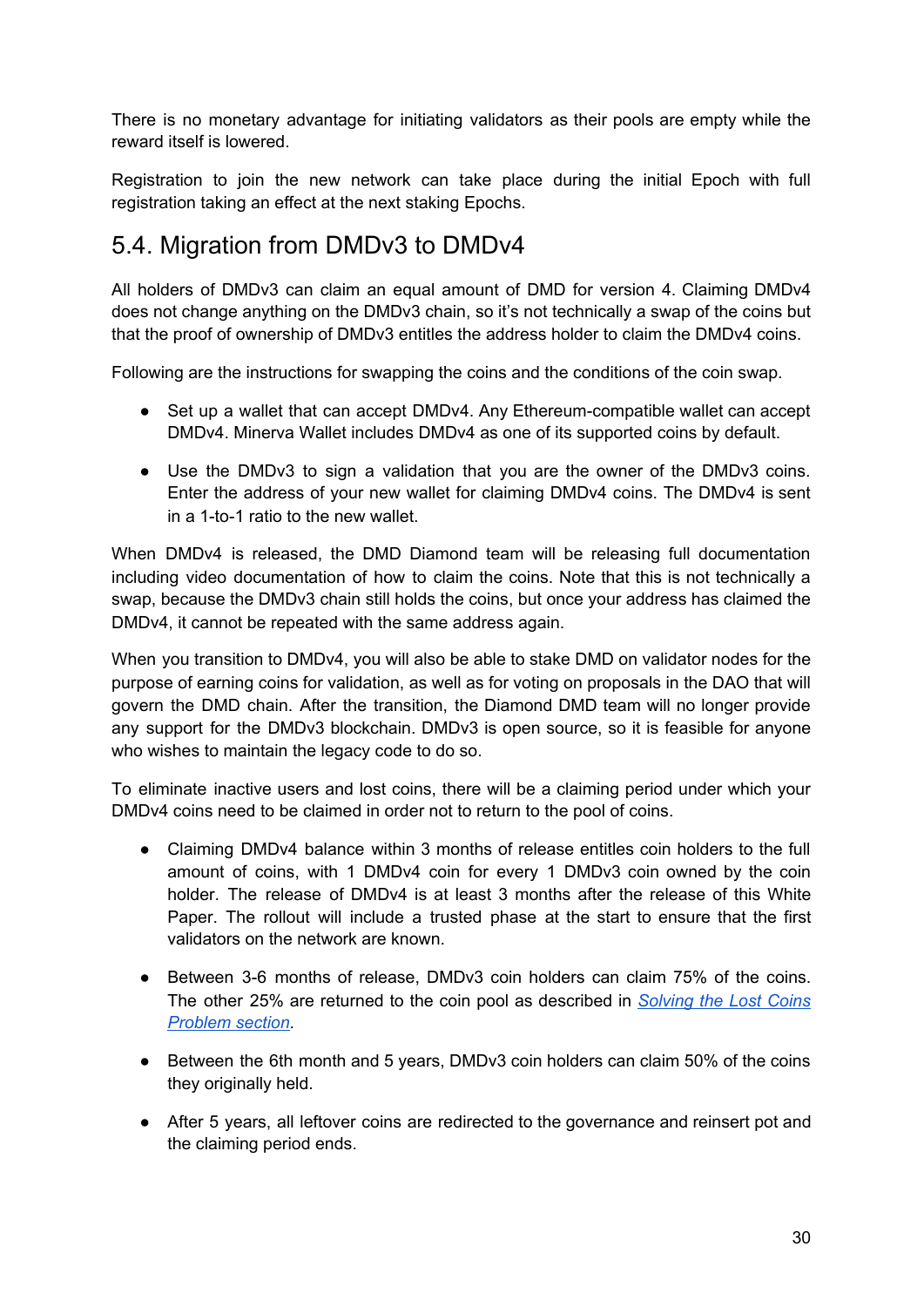## <span id="page-31-0"></span>5.5. Solving the Lost Coins Problem (Previously Treasure Digging)

All coins are created at the genesis block and put in different pools for distribution over time through the blockchain rules of DMD. DMDv4 has four pots:

- **Claiming pot:** The Claiming pot starts as the total amount of coins that should be held by coin holders and are already allocated to the coin holders in DMDv3. At the initiation of the chain, coins are sent directly to their owners as soon as they run the claiming dApp tool to prove ownership of the old DMDv3 address and link it to their new DMDv4 address. The remaining claiming pot is a 1-to-1 representation of all coins that are waiting to be claimed by the DMDv3 coin holders.
- **Delta pot**: The delta is the coins that would have been generated between the current issuance at DMDv3 snapshot and the maximum total coins of 4.38 million DMD. These are the reserve coins that are released over time in DMDv4 as part of Epoch rewards.
- **Reinsert pot:** The Reinsert pot is funded with half of the coins that are abandoned by being staked on an inactive validator node. Coins are recovered to the reinsert pot under two circumstances: when people do not claim their DMDv4 coins and when validators are inactive for 10 years. Validator nodes are closed if they are not active for 10 years, so if someone stakes their coins on a validator node that has not been active for 9 years, their stake will be reclaimed 1 year later — but it should be obvious that someone should not stake coins on an inactive validator.
- **Governance pot:** The Governance pot will be managed by a DAO. The pool is funded by half of the lost coins that are not placed in the reinsert pot, and the coin holders can create and vote on proposals for distribution of the coins. Voting on the use of the Governance pot is weighted according to people's coin holdings so that the network will vote in the best interest of maintaining the value of the coins.

The block rewards that are allocated from the Delta and Reinsert pools are related to the amount of funds in those pools. As the size of the pool reduces, the amount of DMD per transaction will also reduce. Depending on the value of the coins at the time, this may or may not represent a real change in the reward value for the validators.

Coins are recovered according to the following schedule:

- If a DMDv3 holder does not claim their coins within 3 months of the DMDv4 mainnet release, 25% of the coins are recovered and split between the Reinsert and DAO pools. As of the publication of this White Paper, DMDv3 holders can claim their coins, so in fact, they have 6 months from the date of release of the White Paper to claim DMDv4.
- If the DMDv3 holder does not claim their coins within 6 months of the release of DMDv4, another 25% of the coins are recovered.
- If the DMDv3 holder does not claim their coins in 5 years, all coins are recovered and they lose their rights to claim DMDv4. This could happen intentionally if they decide to stay with DMDv3 or if they are simply inactive.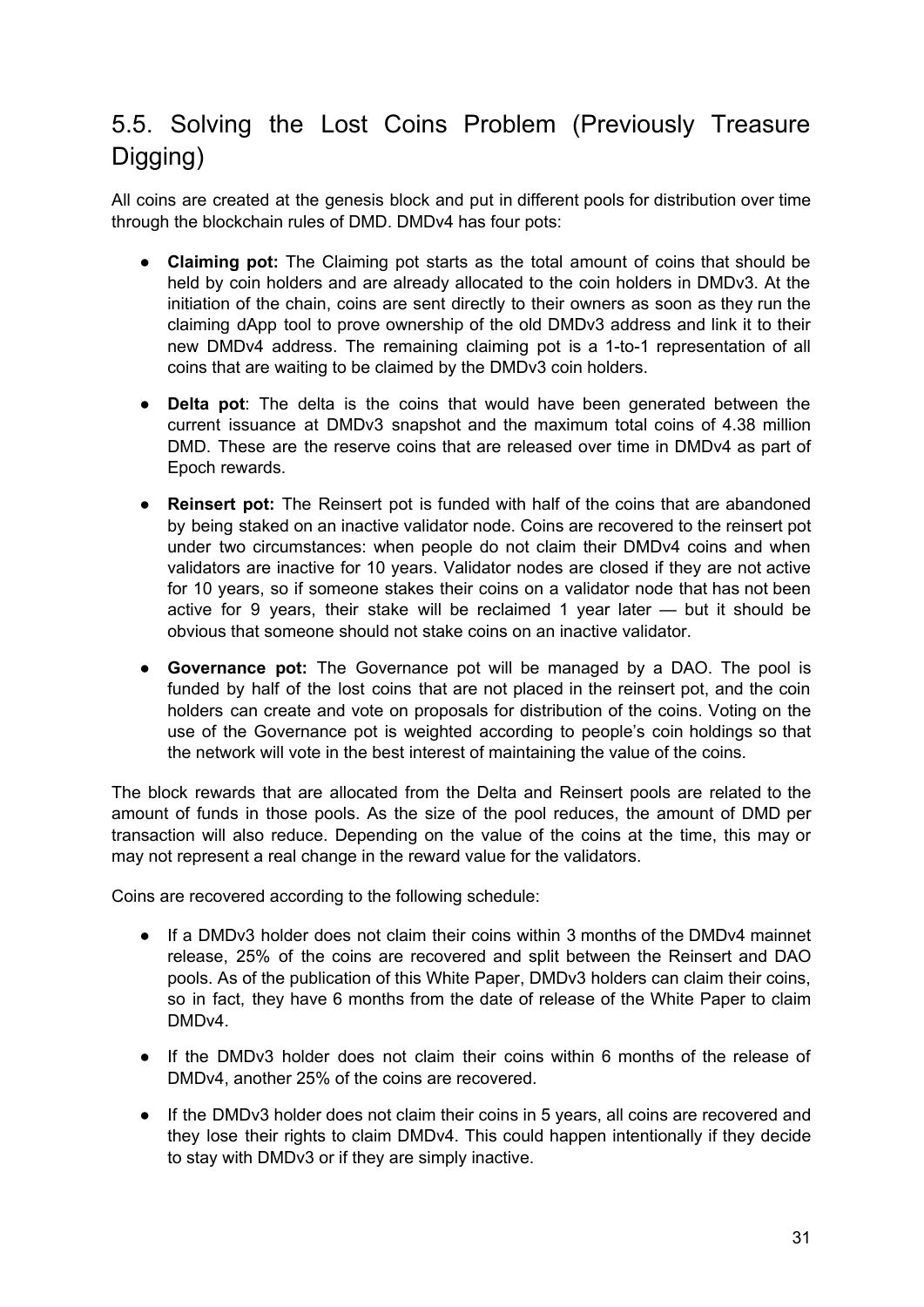● If a validator candidate is inactive for 10 years, the staked tokens for the validator nodes are recovered into the pools. Also, any delegated staked tokens for that inactive validator are returned to the pool.

These mechanisms are sustainable over the long term to remove the problem of missing coins, and also to continuously fund the DAO and the Reinsert pool.

## <span id="page-32-0"></span>5.6. Use of Funds

During the coin rollout, 10% of coins are used to fund the development. In addition, the DAO is funded by 50% of the unclaimed coins in the transition from v3 to v4. The DAO funds will be used to promote the DMD project, as voted on by the community members. Funds can be used for chain upgrade developments, marketing, or any other activity that the coin holders choose to fund based on proposals to the Governance DAO.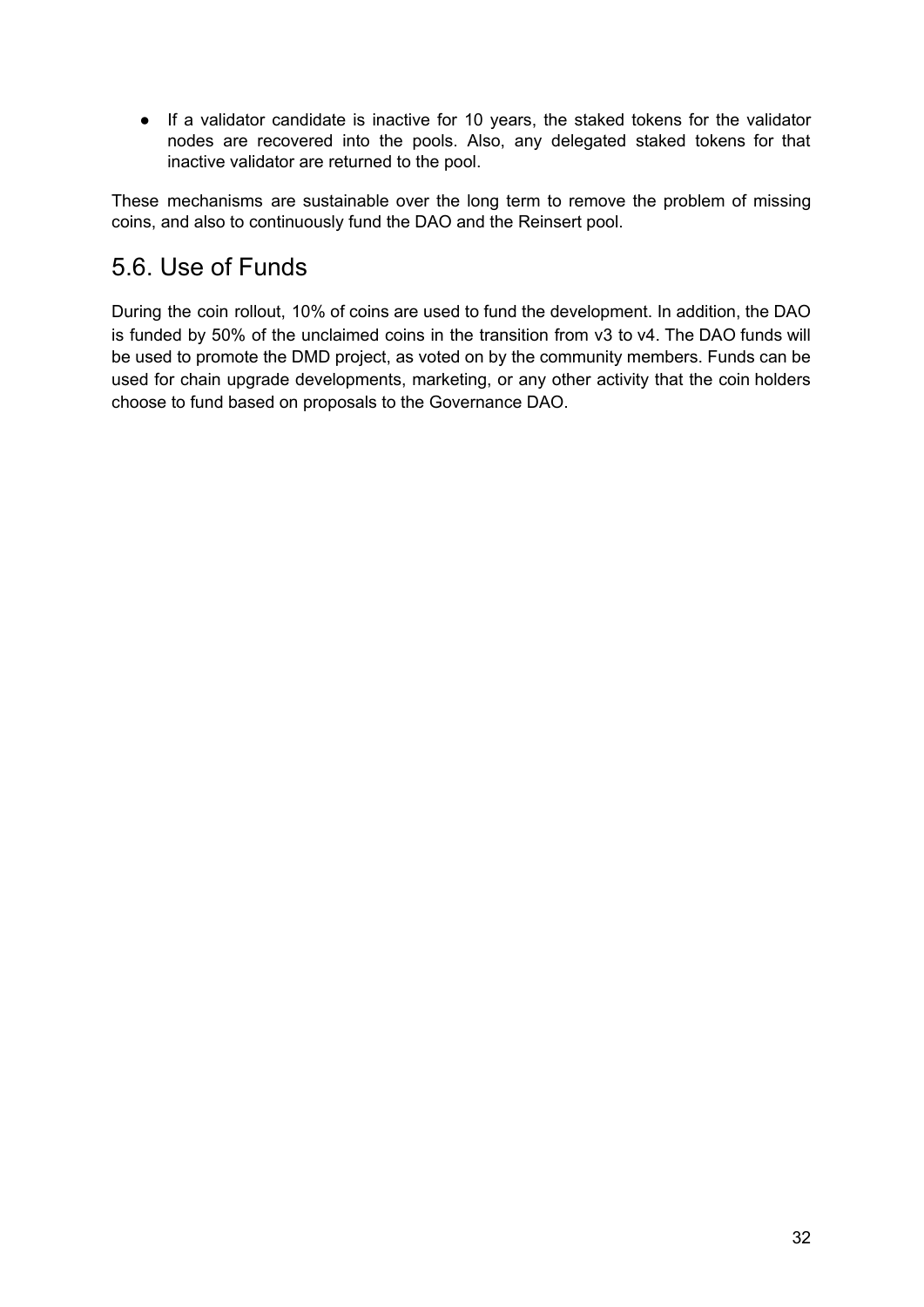# <span id="page-33-0"></span>6. Roadmap

|  | Table 5: The roadmap of DMD v4 release and future development |  |
|--|---------------------------------------------------------------|--|
|  |                                                               |  |

| <b>Stage</b>                                                                | <b>Date</b>             | <b>Description</b>                                                                                                                                                                                                                                                                                                                                                                            |  |
|-----------------------------------------------------------------------------|-------------------------|-----------------------------------------------------------------------------------------------------------------------------------------------------------------------------------------------------------------------------------------------------------------------------------------------------------------------------------------------------------------------------------------------|--|
| White Paper                                                                 |                         | DMD Diamond releases its v4 White Paper.                                                                                                                                                                                                                                                                                                                                                      |  |
| Open testnet                                                                | $>= 1$ month later      | Open testnet starts with candidate release of DMD v4.                                                                                                                                                                                                                                                                                                                                         |  |
| Claiming tool tests                                                         | Around the same<br>time | The claiming tool is being tested.                                                                                                                                                                                                                                                                                                                                                            |  |
| DMD v4 mainnet                                                              | $>=$ 3 months later     | DMD v4 mainnet is live.                                                                                                                                                                                                                                                                                                                                                                       |  |
| <b>DMD v4.1</b>                                                             |                         | DMDv4.1 core content will be on-chain governance<br>systems (DMDDAO) that interact with POSDAO for<br>voting weights.                                                                                                                                                                                                                                                                         |  |
| Future goals are set and voted on by the stakeholders and DAO participants. |                         |                                                                                                                                                                                                                                                                                                                                                                                               |  |
| Possible future goals                                                       |                         | Message Bridge (AMB) development: A bridge<br>designed for universal cross-chain data transfer.<br>DEX or protocol for automated liquidity provision<br>with a positive impact on the DMD coin<br>economic model, with fees to reinsert pot and<br>bonus rewards for active stakeholders.<br>Any other suggestions initiated by the<br>$\bullet$<br>community of stakeholders and validators. |  |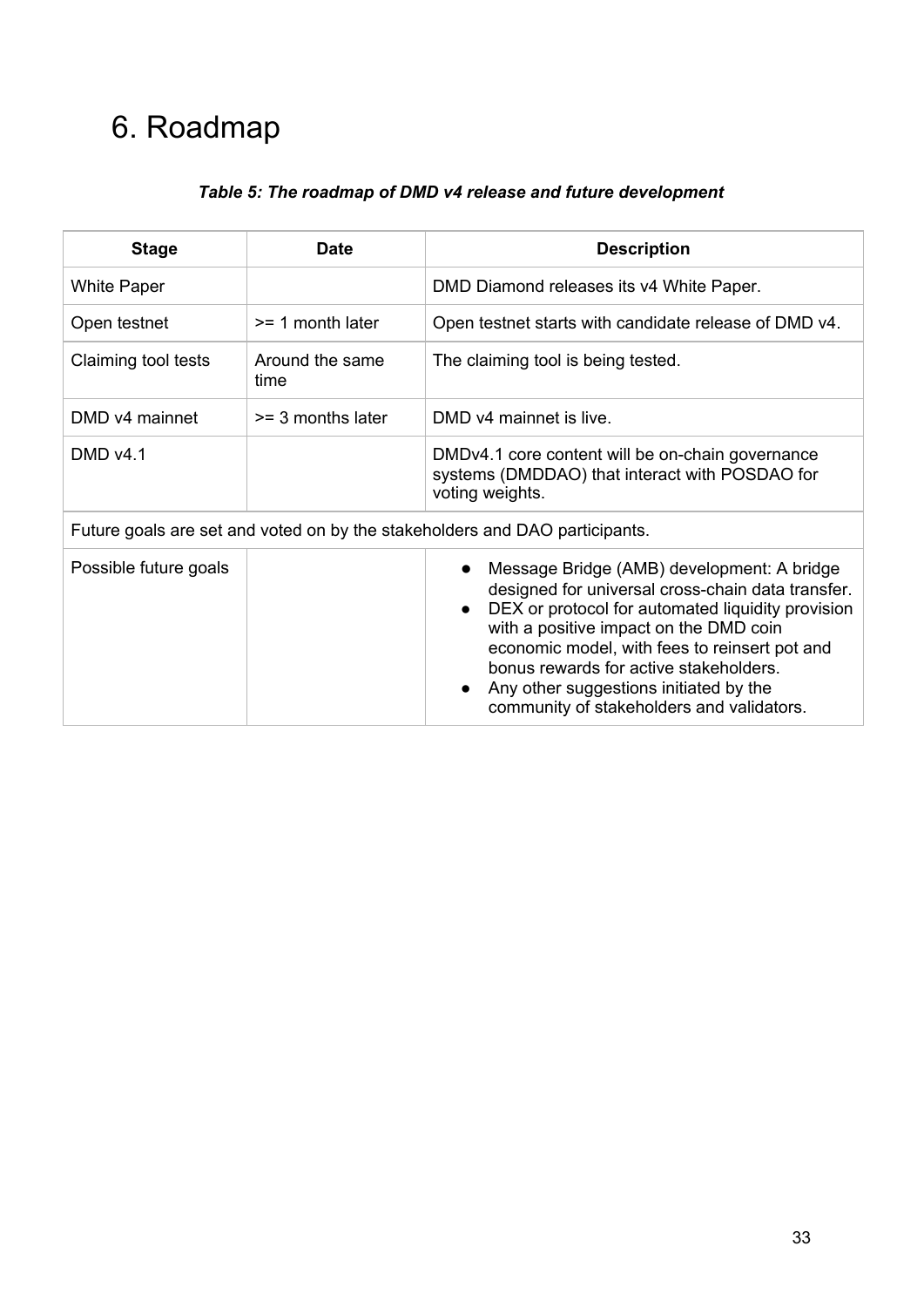# <span id="page-34-0"></span>7. Team

#### [Aleksander](https://www.linkedin.com/in/aleksander-mesor-b03368a8/) Mesor, Chief Executive Officer

Leading the Diamond DMD Foundation for more than 7 years, Aleksander brings unmatched dedication and passion to the project, as well as experience in operations, leadership, and communications.

#### Helmut Siedl, Chief [Visionary](https://www.linkedin.com/in/helmut-siedl-58646092/) Officer

Leading the vision and research on the mechanics and technology of the coin, Helmut brings impeccable attention to detail and deep research skills for assessing and adopting the best technology for the DMD project. Helmut has been deeply involved in the blockchain space for more than 7 years and is a co-founder of the lab10 and a founder of Blockserv Blockchain Services, leading technology initiatives that create a freer society.

#### [Thomas](https://github.com/SurfingNerd) Haller, CTO

Bringing deep experience in software development and blockchain, Thomas provides technical guidance for the implementation of the DMD technology.

#### Dr. David [Forstenlechner,](https://www.linkedin.com/in/david-forstenlechner-98637329/) contributor

David brings more than 15 years of software development experience to the project as a contributor.

#### Dietmar Hofer, [contributor](https://www.linkedin.com/in/dietmar-hofer-3b497748/)

An expert in complex software development projects, Dietmar brings his expertise to create the most advanced blockchain technology features to the project.

#### **Whitepaper Contributors:**

- Grace Rachmany
- Aleksander Mesor
- Helmut Siedl
- Stacy Muur
- Thomas Haller

#### **Community Review Participants:**

- DrDMD (slack)
- Knotwork (slack)
- Digital\_Demon (telegram)
- WaddlingDuck (telegram)
- gg (slack)